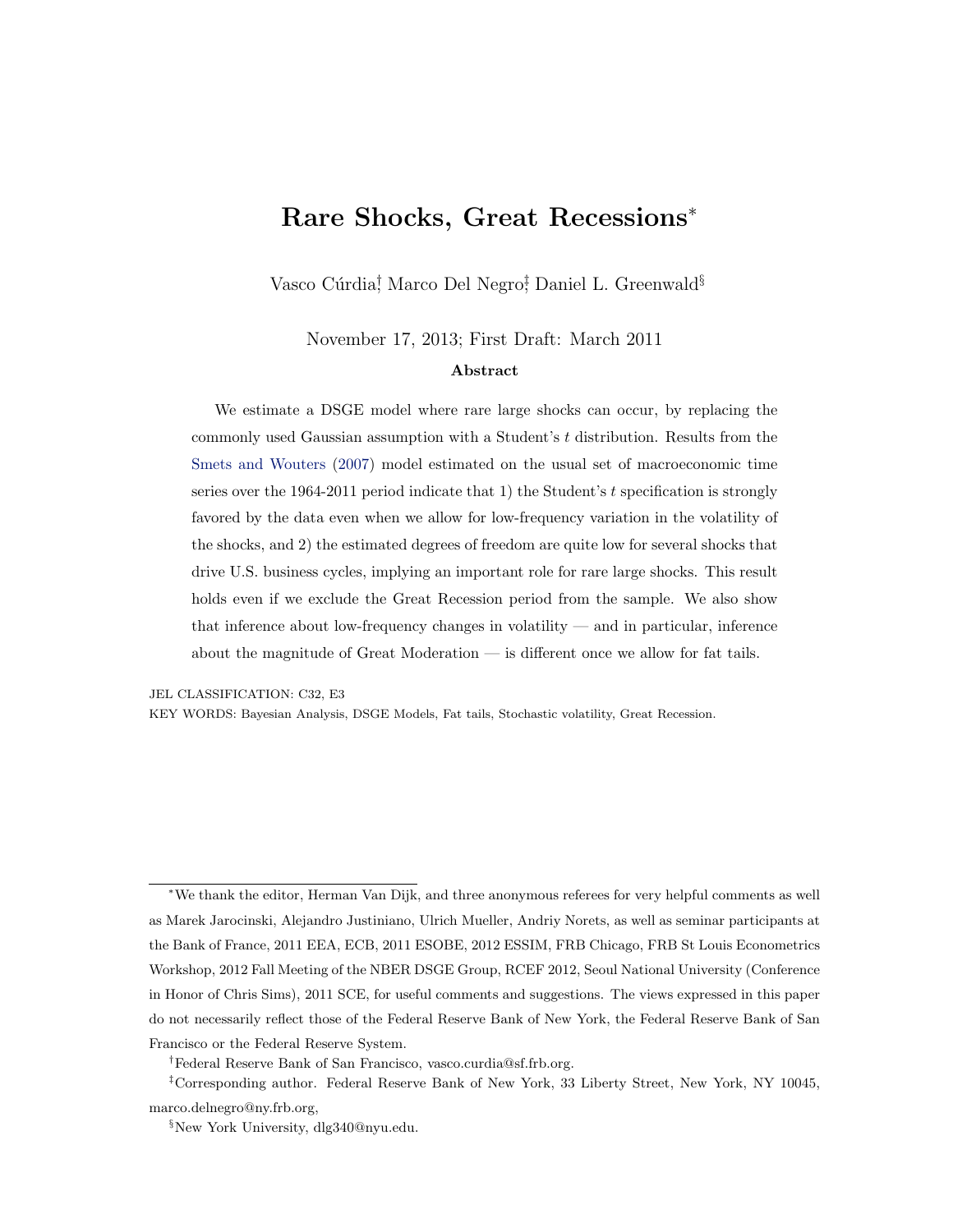# 1 Introduction

Great Recessions do not happen every decade — this is why they are dubbed "great" in the first place. To the extent that DSGE models rely on shocks in order to generate macroeconomic fluctuations, they may need to account for the occurrence of rare but very large shocks to generate an event like the Great Recession. For this reason, we estimate a linearized DSGE model assuming that shocks are generated from a Student's t distribution, which is designed to capture fat tails, in place of a Gaussian distribution, which is the standard assumption in the DSGE literature. The number of degrees of freedom in the Student's t distribution, which determines the likelihood of observing rare large shocks (and which we allow to vary across shocks), is estimated from the data.

We show that estimating DSGE models with Student's  $t$  distributed shocks is a fairly straightforward extension of current methods (described, for instance, in [An and Schorfheide](#page-24-0) [\(2007\)](#page-24-0)). In fact, the Gibbs sampler is a simple extension of [Geweke](#page-25-0) [\(1993\)](#page-25-0)'s Gibbs sampler for a linear model to the DSGE framework. The paper is closely related to [Chib](#page-24-1) [and Ramamurthy](#page-24-1) [\(2011\)](#page-24-1) who, in independent and contemporaneous work, also propose a similar approach to the one developed here for estimating DSGE models with Student's t distributed shocks. One difference between this work and [Chib and Ramamurthy](#page-24-1) [\(2011\)](#page-24-1)'s is that we also allow for low-frequency changes in the volatility of the shocks, in light of the evidence provided by several papers in the DSGE literature [\(Justiniano and Primiceri](#page-26-0)  $(2008)$ , Fernández-Villaverde and Rubio-Ramírez  $(2007)$ , [Liu et al.](#page-26-1)  $(2011)$ , among others).<sup>[1](#page-1-0)</sup> We specifically follow the approach in [Justiniano and Primiceri](#page-26-0) [\(2008\)](#page-26-0) (henceforth, JP), who postulate a random walk as the law of motion of the log volatilities. We show that ignoring low-frequency movements in volatility biases the results toward finding evidence in favor of fat tails.

We apply our methodology to the [Smets and Wouters](#page-27-0) [\(2007\)](#page-27-0) model (henceforth, SW), estimated on the same seven macroeconomic time series used in SW. Our baseline data set starts in 1964Q4 and ends in 2011Q1, but we also consider a sub-sample ending in 2004Q4 to analyze the extent to which our findings depend on the inclusion of the Great Recession in our sample. We use the SW model both because it is a prototypical medium-scale DSGE

<span id="page-1-0"></span><sup>&</sup>lt;sup>1</sup> Another difference between this paper and [Chib and Ramamurthy](#page-24-1) [\(2011\)](#page-24-1) is that Chib and Ramamurthy use a simple three equation New Keynesian model, while we use the full [Smets and Wouters](#page-27-0) [\(2007\)](#page-27-0) model.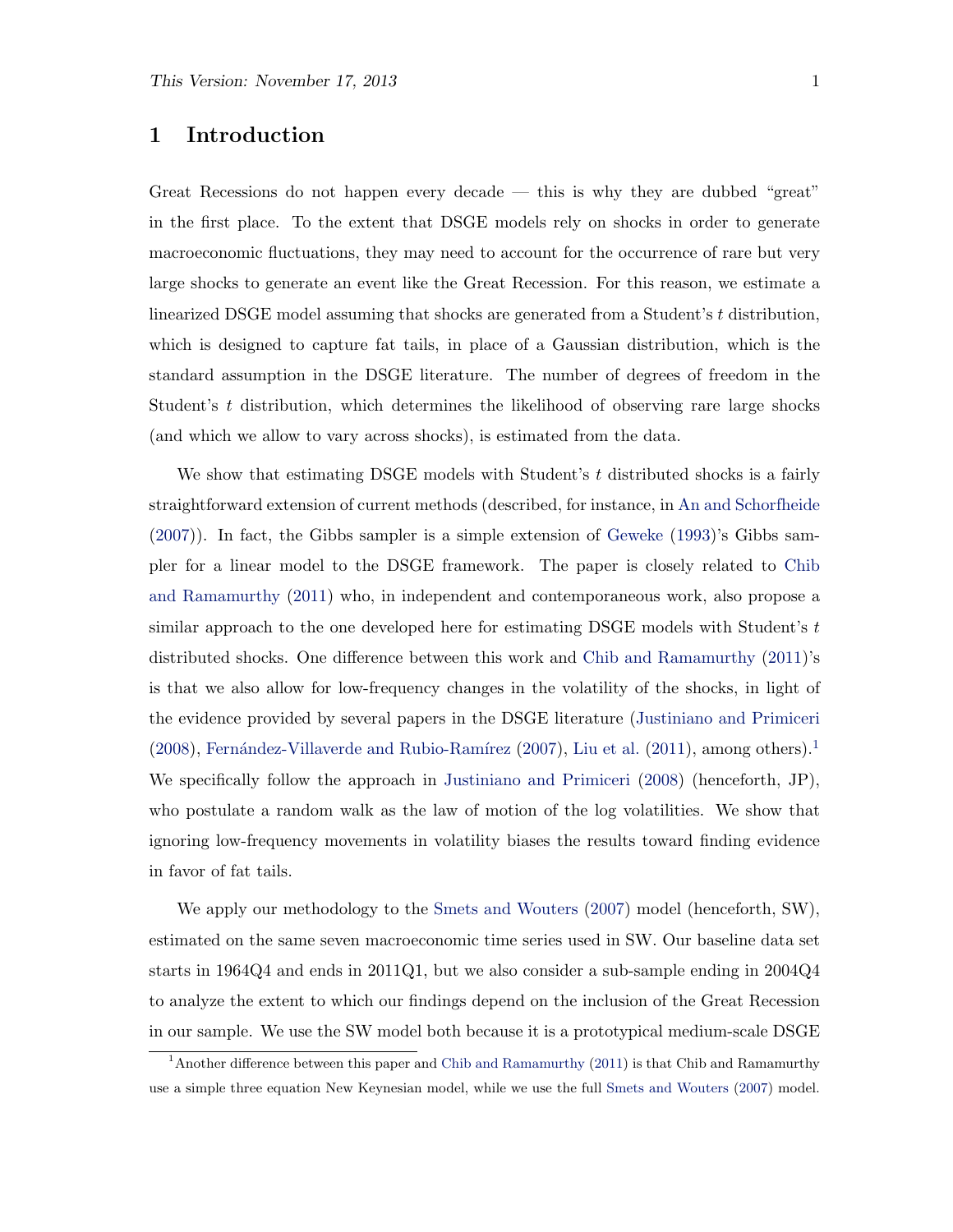model, and because its empirical success has been widely documented.<sup>[2](#page-2-0)</sup> Models that fit the data poorly will necessarily have large shocks. We therefore chose a DSGE model that is at the frontier in terms of empirical performance to assess the extent to which macro variables have fat tails.

The motivation for our work arises from evidence such as that displayed in Figure [1.](#page-29-0) The top two panels of Figure [1](#page-29-0) show the time series of the smoothed "discount rate" and "marginal efficiency of investment" shocks (in absolute value) from the SW model estimated under Gaussianity. The shocks are normalized, so that they are expressed in standard deviations units. The solid line is the median, and the dashed lines are the posterior 90% bands. The Figure shows that the size of the shocks is above 3.5 standard deviations on several occasions, one of which is the recent recession. The probability of observing such large shocks under Gaussianity is very low. In addition to this DSGE model-based evidence, existing literature shows that the unconditional distribution of macro variables is not Gaussian (e.g., see [Christiano](#page-24-2) [\(2007\)](#page-24-2) for pre-Great Recession evidence, and [Ascari](#page-24-3) [et al.](#page-24-3) [\(2012\)](#page-24-3) for more recent work).

While the visual evidence against Gaussianity is strong, there are several reasons to perform a more careful quantitative analysis. First, these shocks are obtained under the counterfactual assumption of Gaussianity, that is, using a misspecified model. Second, a quantitative estimate of the fatness of the tails is an obvious object of interest. Third, it is important to disentangle the relative contribution of fat tails from that of (slow moving) time-varying volatility. The bottom panel of Figure [1,](#page-29-0) which shows the evolution of the smoothed monetary policy shocks estimated under Gaussianity (again, normalized, and in absolute value), provides a case in point, as the clustering of large shocks in the late 70s and 80s is quite evident.

In general, studying the importance of fat tails by looking only at the kurtosis in the unconditional distribution of either macro variables (as in [Ascari et al.](#page-24-3) [\(2012\)](#page-24-3)) or of estimated shocks can be misleading, because the evidence against Gaussianity can be

<span id="page-2-0"></span><sup>&</sup>lt;sup>2</sup> The forecasting performance of the SW model was found to be competitive in terms of accuracy relative to private forecasters and reduced-form models not only during the Great Moderation period (see [Smets](#page-27-0) [and Wouters](#page-27-0) [\(2007\)](#page-27-0) and Edge and Gürkaynak [\(2010\)](#page-25-2)), but also including data for the Great Recession [\(Del](#page-25-3) [Negro and Schorfheide](#page-25-3) [\(forthcoming\)](#page-25-3)). In earlier drafts of this paper we used a DSGE model with financial frictions along the lines of [Bernanke et al.](#page-24-4) [\(1999\)](#page-24-4) and [Christiano et al.](#page-24-5) [\(2009\)](#page-24-5) and found strong evidence in favor of Student's t distributed shocks in that setting as well.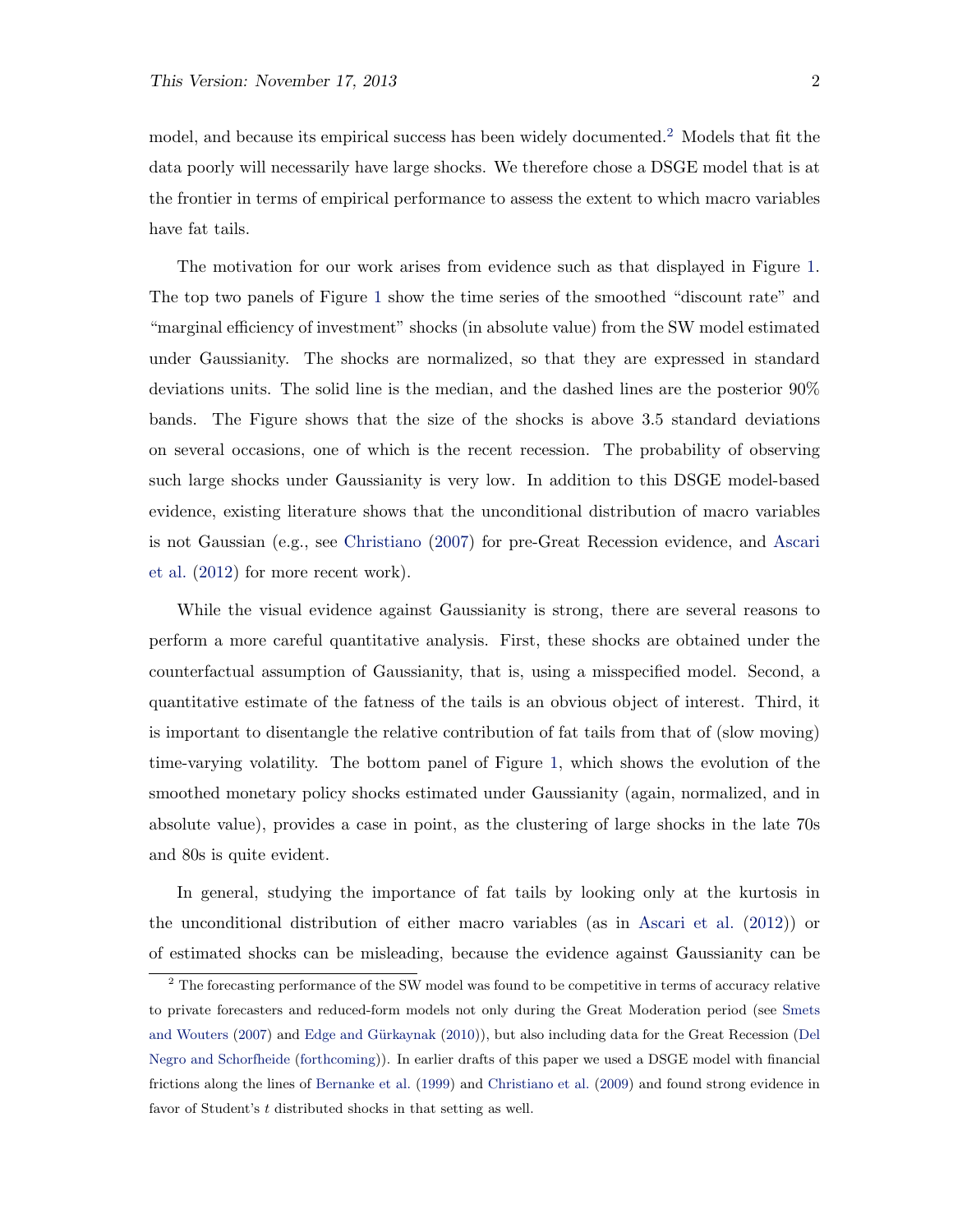due to low-frequency changes in volatility. Conversely, the presence of large shocks can potentially distort the assessment of low-frequency movements in volatility. To see this, imagine estimating a model that allows only for slow moving time variation in volatility, but no fat tails, in presence of shocks that fit the pattern shown in the top panel of Figure [1.](#page-29-0) As the stochastic volatility will try to fit the squared residuals, such a model may produce a time series of volatilities peaking around 1980, and then again during the Great Recession. Put differently, very large shocks may be interpreted as persistent changes in volatility, when they may in fact be rare realizations from a process with a time-invariant distribution. For instance, the extent to which the Great Recession can be interpreted as a permanent rise in macroeconomic volatility may depend on whether we allow for rare large shocks.

Finally, we expect that the evidence provided in this paper will be further motivation for the study of non-linear models. First, if shocks have fat tails, linearization may simply produce a poor approximation of the full model. Second, non-linearities may explain away the fat tails: what we capture as large rare shocks may in fact be Gaussian shocks whose effect is amplified through a non-linear propagation mechanism. In fact, the extent to which non-linearities can alleviate the need for fat-tailed shocks to explain business cycles could possibly become an additional metric for evaluating their usefulness. In this regard, the results in [Dewachter and Wouters](#page-25-4) [\(2012\)](#page-25-4) are very promising. These authors solve non-linearly a model with capital-constrained financial intermediaries and provide very interesting evidence suggesting that the non-linear propagation of shocks may induce outcomes that resemble those due to fat-tailed shocks in a linear model.

Our findings are the following. We provide strong evidence that the Gaussianity assumption in DSGE models is counterfactual, even after allowing for low-frequency changes in the volatility of shocks. Such strong evidence is remarkable considering that our sample consists of macro variables only, which implies fat tails are not just a feature of financial data, but of macro data as well. This finding is robust to excluding the Great Recession from the sample. We follow two approaches in our analysis: comparing the fit of different specifications using Bayesian marginal likelihoods, and inference on the posterior estimates of the degrees of freedom of the Student's t distribution. We demonstrate that the model fit improves considerably if we allow for Student's  $t$  shocks in addition to stochastic volatility. Further, we show that the posterior estimates of the Student's  $t$  distribution's degrees of freedom for some shocks are quite low, indicating a substantial degree of fat tails. From our results, we can cluster the shocks in the model into three broad categories. Shocks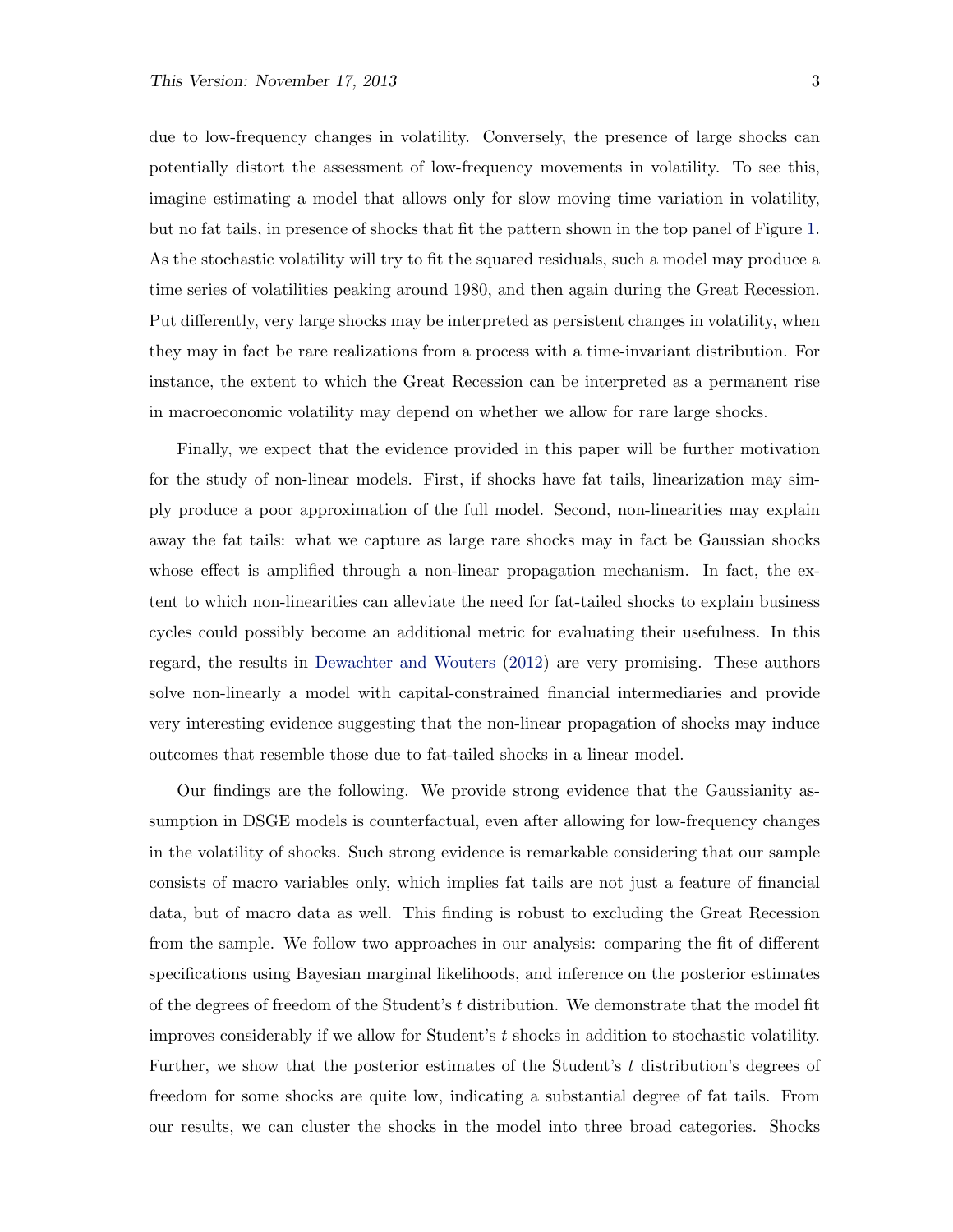to productivity, to the household's discount rate, to the marginal efficiency of investment, and to the wage markup all have fat tails, even in the case with stochastic volatility. Conversely, shocks to government expenditures and to price markups have posterior means for the degrees of freedom that are somewhat high, indicating that their distribution is not far from Gaussian, regardless of whether we allow for stochastic volatility. Finally, the degrees of freedom for monetary policy shocks are estimated to be extremely low in the case with constant volatility, but shift dramatically toward higher values when we allow for stochastic volatility.

In order to evaluate the importance of fat tails in the study of the business cycle, we consider an experiment in which we shut down the fat tails, and recreate a counterfactual path of the economy in their absence. We show that in this case almost all recessions in the sample would have been of roughly the same magnitude, and the Great Recession would have been essentially a "run-of-the-mill" recession. Finally, we show that allowing for fat tails changes the inference about slow moving stochastic volatility. Specifically, we reevaluate the evidence in favor of the Great Moderation hypothesis, discussed for example in JP, and find that when we consider Student's t shocks, the magnitude of the reduction in the volatility of output and other variables is smaller. Similarly, we show that the evidence in favor of a permanent increase in volatility following the Great Recession is weaker when we consider the possibility that shocks have a Student's t distribution.

Although we show that inference about low-frequency movements in volatility is affected by whether we allow for Student's t shocks, we should emphasize that they capture very different features of the data and are therefore far from being perfect substitutes. In other words, this paper is not a horse race between stochastic volatility and fat tails. In fact, we find that the data provide fairly strong evidence in favor of both features as long as the sample includes both pre- and post- Great Moderation data.

The rest of the paper proceeds as follows. Section [2](#page-5-0) discusses Bayesian inference. Section [3](#page-10-0) describes the model, as well as our set of observables. Section [4](#page-11-0) describes the results. We conclude in Section [5.](#page-23-0)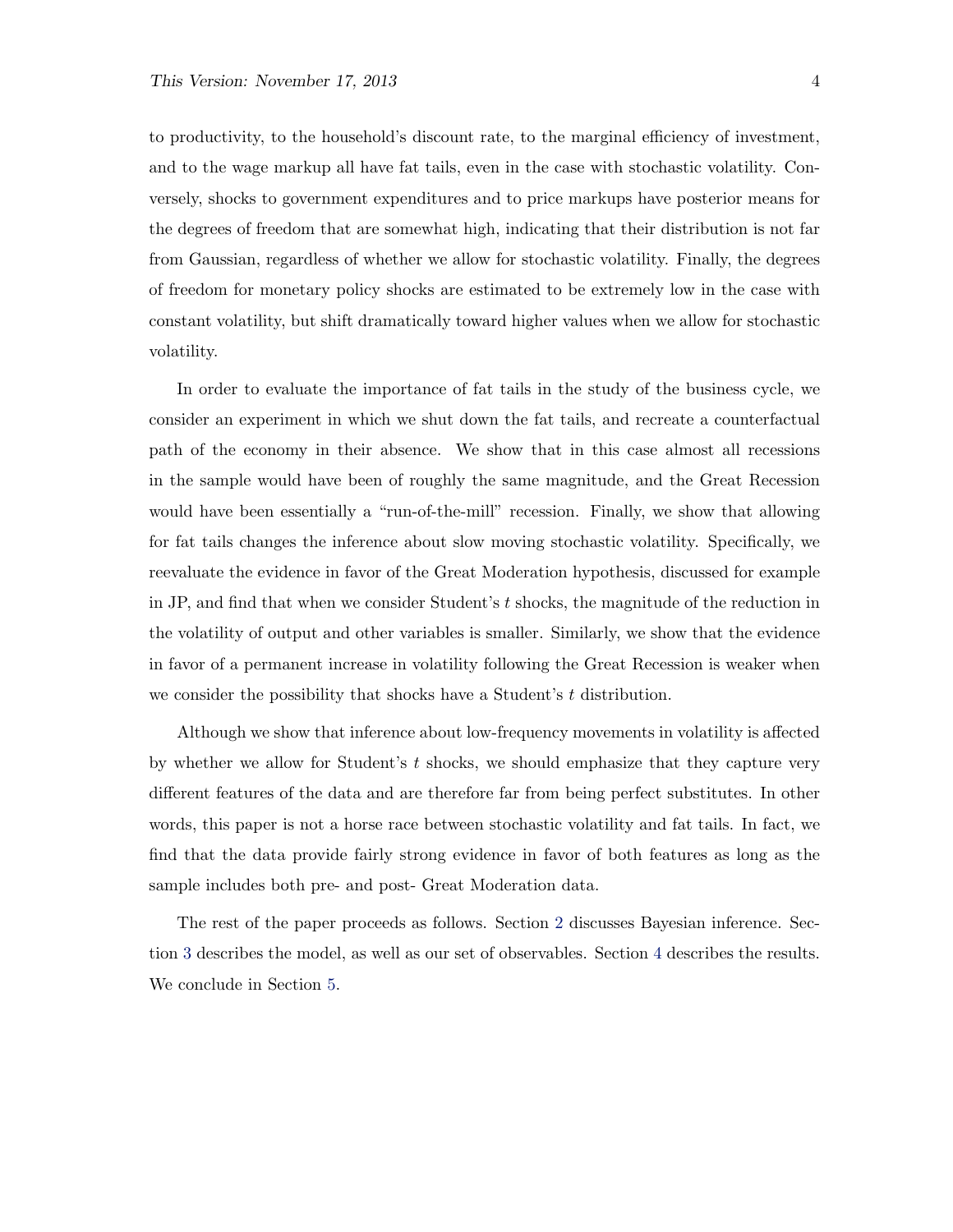## <span id="page-5-0"></span>2 Bayesian Inference

This section begins with a description of the estimation procedure for a DSGE model with both Student's t distributed shocks and stochastic volatilities (which we will often refer to as SV). The Gibbs sampler combines the algorithm proposed by [Geweke](#page-25-0) [\(1993\)](#page-25-0)'s for a linear model with Student's t distributed shocks (see also [Geweke](#page-25-5) [\(1994\)](#page-25-5), and [Geweke](#page-26-2) [\(2005\)](#page-26-2) for a textbook exposition) with the approach for sampling the parameters of DSGE models with time-varying volatilities discussed in JP. In essence, our sampler applies to DSGE models the algorithms proposed by [Chib et al.](#page-24-6) [\(2002\)](#page-24-6) and [Jacquier et al.](#page-26-3) [\(2004\)](#page-26-3) for combining stochastic volatility and fat tails. We mainly follow JP and [Chib et al.](#page-24-6) [\(2002\)](#page-24-6) in using the approach of [Kim et al.](#page-26-4) [\(1998\)](#page-26-4) (henceforth, KSC) in drawing the stochastic volatilities, but we also check the robustness of our results using the approach developed [Jacquier et al.](#page-26-5) [\(1994\)](#page-26-5) (henceforth, JPR).

The model consists of the standard measurement and transition equations:

<span id="page-5-4"></span>
$$
y_t = D(\theta) + Z(\theta)s_t,
$$
\n(1)

<span id="page-5-5"></span>
$$
s_{t+1} = T(\theta)s_t + R(\theta)\varepsilon_t,\tag{2}
$$

for  $t = 1, ..., T$ , where  $y_t$ ,  $s_t$ , and  $\varepsilon_t$  are  $n \times 1$ ,  $k \times 1$ , and  $\overline{q} \times 1$  vectors of observables, states, and shocks, respectively. Let  $p(\theta)$  denote the prior on the vector of DSGE model parameters  $\theta$ . We assume that:

<span id="page-5-1"></span>
$$
\varepsilon_{q,t} = \sigma_{q,t} \tilde{h}_{q,t}^{-1/2} \eta_{q,t}, \text{ all } q, t,
$$
\n(3)

where

<span id="page-5-2"></span>
$$
\eta_{q,t} \sim \mathcal{N}(0,1), \text{ i.i.d. across } q, t,
$$
\n
$$
(4)
$$

<span id="page-5-3"></span>
$$
\lambda_q \tilde{h}_{q,t} \sim \chi^2(\lambda_q), \text{ i.i.d. across } q, t. \tag{5}
$$

For the prior on the parameters  $\lambda_q$  we assume Gamma distributions with parameters  $\lambda/\nu$ and  $\nu$ :

<span id="page-5-6"></span>
$$
p(\lambda_q | \underline{\lambda}, \underline{\nu}) = \frac{(\underline{\lambda}/\underline{\nu})^{-\underline{\nu}}}{\Gamma(\underline{\nu})} \lambda_q^{\underline{\nu}-1} \exp(-\underline{\nu}\frac{\lambda_q}{\underline{\lambda}}), \text{ i.i.d. across } q. \tag{6}
$$

where  $\underline{\lambda}$  is the mean and  $\underline{\nu}$  is the number of degrees of freedom [\(Geweke](#page-26-2) [\(2005\)](#page-26-2) assumes a Gamma with one degree of freedom). Note that the fat tails in this model affect our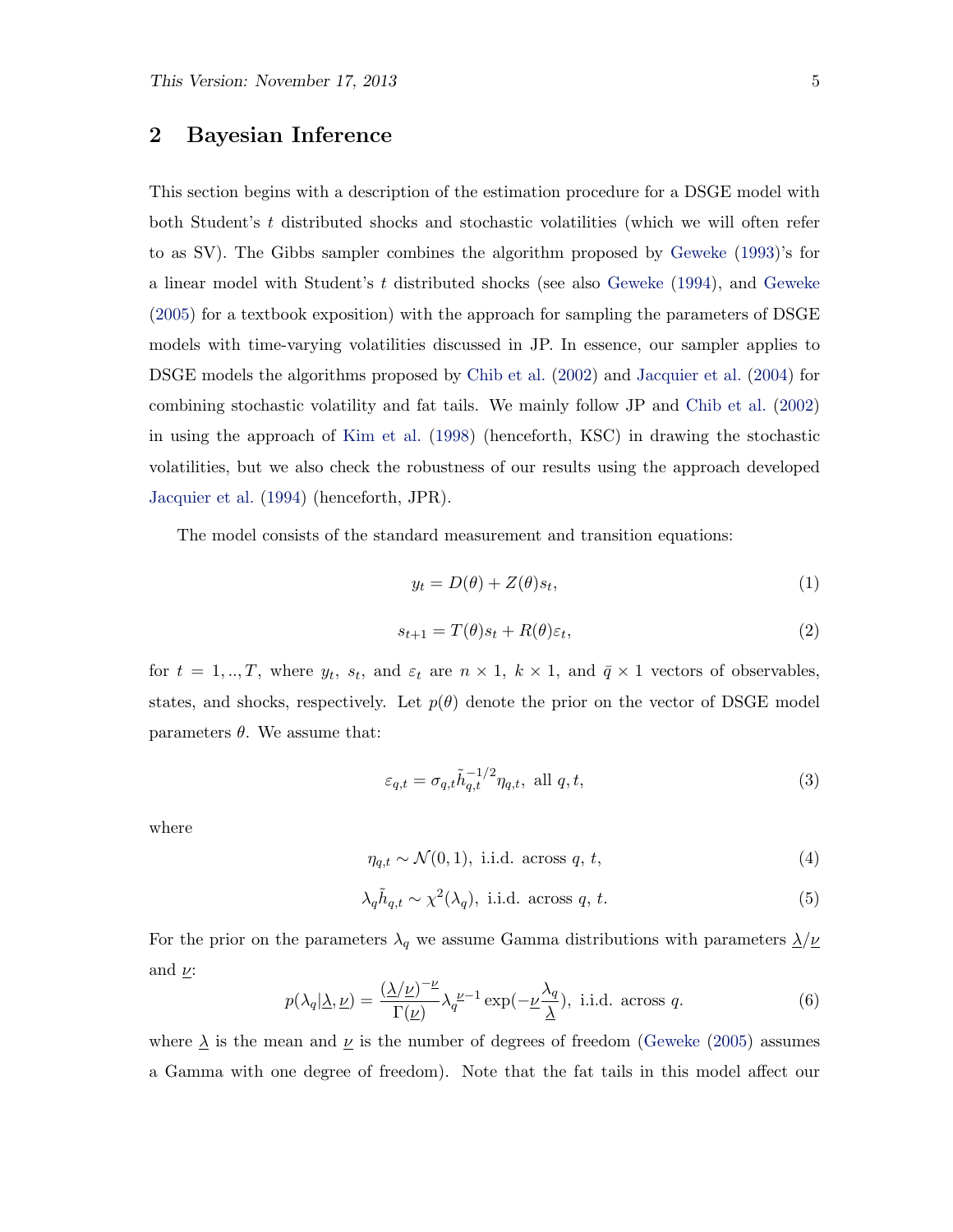structural shocks  $\varepsilon_{q,t}$  and hence cannot interpreted as "outliers" as in standard regression models.[3](#page-6-0) Define

$$
\tilde{\sigma}_{q,t} = \log \left( \sigma_{q,t} / \sigma_q \right),\tag{7}
$$

where the parameters  $\{\sigma_q\}_{q=1}^{\bar{q}}$  (the non-time varying component of the shock variances) are included in the vector of DSGE parameters  $\theta$ . We assume that the  $\tilde{\sigma}_{q,t}$  follows an autoregressive process:

<span id="page-6-2"></span>
$$
\tilde{\sigma}_{q,t} = \rho_q \tilde{\sigma}_{q,t-1} + \zeta_{q,t}, \ \zeta_{q,t} \sim \mathcal{N}(0, \omega_q^2), \ \text{i.i.d. across } q, \ t. \tag{8}
$$

The prior distribution for  $\omega_q^2$  is an Inverse Gamma  $\mathcal{IG}(\nu_\omega/2, \nu_\omega \underline{\omega}^2/2)$ , that is:

<span id="page-6-4"></span>
$$
p(\omega_q^2|\nu_\omega, \underline{\omega}^2) = \frac{(\nu_\omega \underline{\omega}^2/2)^{\frac{\nu_\omega}{2}}}{\Gamma(\nu_\omega/2)} (\omega_q^2)^{-\frac{\nu_\omega}{2}-1} \exp\left[-\frac{\nu_\omega \underline{\omega}^2}{2\omega_q^2}\right], \text{ i.i.d. across } q. \tag{9}
$$

We consider two types of priors for  $\rho_q$ :

<span id="page-6-3"></span>
$$
p(\rho_q|\omega_q^2) = \begin{cases} 1 & \text{SV-UR} \\ \mathcal{N}(\bar{\rho}, \omega_q^2 \bar{v}_\rho) \mathcal{I}(\rho_q), \text{ i.i.d. across } q, \ \mathcal{I}(\rho_q) = \begin{cases} 1 & \text{if } |\rho_q| < 1 \\ 0 & \text{otherwise,} \end{cases} & \text{SV-S} \end{cases}
$$
(10)

In the SV-UR case  $\tilde{\sigma}_{q,t}$  follows a random walk as in JP, while in the SV-S it follows a stationary process as in Fernández-Villaverde and Rubio-Ramírez [\(2007\)](#page-25-1). In both cases the  $\sigma_{q,t}$  process is persistent: in the SV-UR case the persistence is wired into the assumed law of motion for  $\tilde{\sigma}_{q,t}$ , while in the SV-S case it is enforced by choosing the hyperparameters  $\bar{\rho}$ and  $\bar{\sigma}_{\rho}$  in such a way that the prior for  $\rho_q$  puts most mass on relatively high values of  $\rho_q$ . As a consequence,  $\sigma_{q,t}$  and  $\tilde{h}_{q,t}$  play different roles in [\(3\)](#page-5-1):  $\sigma_{q,t}$  allows for slow-moving trends in volatility, while  $\tilde{h}_{q,t}$  allows for large transitory shocks. In essence, this model postulates that there are two coexisting processes driving the volatility dynamics in the macro data, one that is very persistent  $(\tilde{\sigma}_{q,t})$  and one that is high frequency — in our case, i.i.d.  $(\tilde{h}_{q,t})$ . The literature so far has focused on the former and largely ignored the latter. Of course the i.i.d. assumption for the high frequency movements in volatility is very stark.<sup>[4](#page-6-1)</sup> In future research it will be worth trying to relax this assumption. Considering two overlapping

<span id="page-6-0"></span><sup>&</sup>lt;sup>3</sup>We do not have measurement errors at all in this model, let alone Student's  $t$  ones. From looking at the plots of the shocks in Figure [1](#page-29-0) (and the posterior estimates of  $\tilde{h}_t$  in Figure [A.6\)](#page--1-0) it appears that the many large shocks coincide with macro events, and are therefore unlikely to just represent measurement error.

<span id="page-6-1"></span><sup>&</sup>lt;sup>4</sup>There is also an ongoing debate in empirical macro on whether the low frequency movements in volatility should be modeled using autoregressive processes or regime-switching models (e.g.[,Liu et al.](#page-26-1) [\(2011\)](#page-26-1)).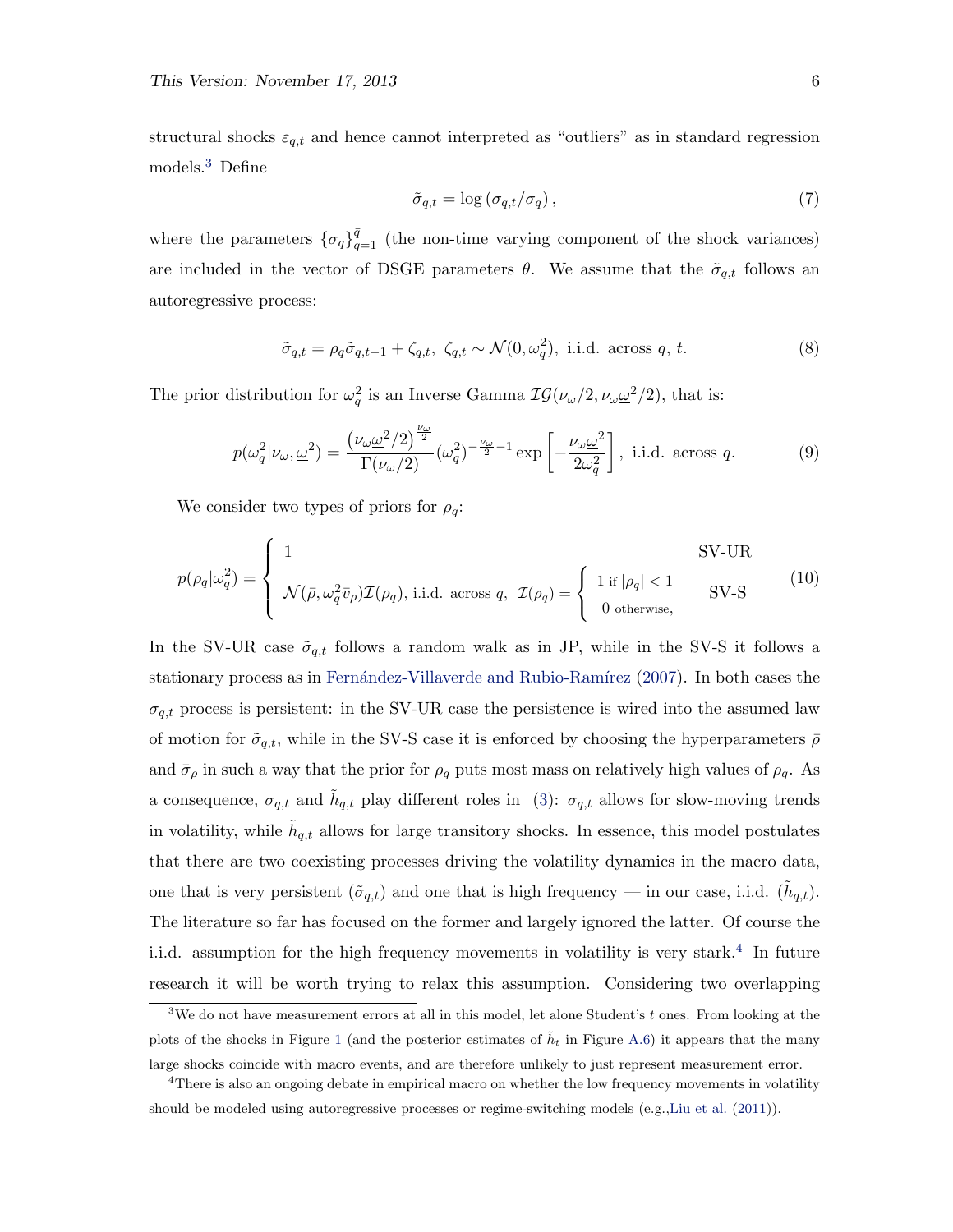Markov-Switching processes for the volatilities, one persistent and one transitory, is an option.

Finally, to close the model we make the following distributional assumptions on the initial conditions  $\tilde{\sigma}_{q,0}$ :

<span id="page-7-0"></span>
$$
p(\tilde{\sigma}_{q,0}|\rho_q, \omega_q^2) = \begin{cases} 0 & \text{SV-UR} \\ \mathcal{N}(0, \omega_q^2/(1-\rho_q^2)), \text{ i.i.d. across } q & \text{SV-S} \end{cases}
$$
(11)

where the restriction under the SV-UR case is needed to obtain identification. In the stationary case we have assumed that  $\tilde{\sigma}_{q,0}$  is drawn from the ergodic distribution. In the remainder of the paper we will use the notation  $x_{1:\bar{q},1:T}$  to denote the sequence  $\{x_{1,1},...,x_{1,T},...,x_{\bar{q},T}\}$ and, to further simplify notation if no ambiguity arises, we will often omit the  $1 : \bar{q}$  subscript. So, for instance,  $\tilde{h}_{1:T}$  will denote  $\{\tilde{h}_{1,1},...,\tilde{h}_{1,T},...,\tilde{h}_{\bar{q},T}\}.$ 

### 2.1 The Gibbs-Sampler

The joint distribution of data and unobservables (parameters and latent variables) is given by:

$$
p(y_{1:T}|s_{1:T},\theta)p(s_{1:T}|\varepsilon_{1:T},\theta)p(\varepsilon_{1:T}|\tilde{h}_{1:T},\tilde{\sigma}_{1:T},\theta)p(\tilde{h}_{1:T}|\lambda_{1:\bar{q}})
$$

$$
p(\tilde{\sigma}_{1:T}|\rho_{1:\bar{q}},\omega_{1:\bar{q}}^2)p(\lambda_{1:\bar{q}})p(\rho_{1:\bar{q}}|\omega_{1:\bar{q}}^2)p(\omega_{1:\bar{q}}^2)p(\theta), \quad (12)
$$

where  $p(y_{1:T} | s_{1:T}, \theta)$  and  $p(s_{1:T} | \varepsilon_{1:T}, \theta)$  come from the measurement and transition equation, respectively,  $p(\varepsilon_{1:T} | \tilde{h}_{1:T}, \tilde{\sigma}_{1:T}, \theta)$  obtains from [\(3\)](#page-5-1) and [\(4\)](#page-5-2):

$$
p(\varepsilon_{1:T}|\tilde{h}_{1:T}, \tilde{\sigma}_{1:T}, \theta) \propto \prod_{q=1}^{\bar{q}} \left( \prod_{t=1}^{T} \tilde{h}_{q,t}^{-1/2} \sigma_{q,t} \right) \exp\left[ -\sum_{t=1}^{T} \tilde{h}_{q,t} \varepsilon_{q,t}^2 / 2\sigma_{q,t}^2 \right],
$$
(13)

 $p(\tilde{h}_{1:T}|\lambda_{1:\bar{q}})$  obtains from [\(5\)](#page-5-3)

$$
p(\tilde{h}_{1:T}|\lambda_{1:\bar{q}}) = \prod_{q=1}^{\bar{q}} \prod_{t=1}^{T} \left( 2^{\lambda_q/2} \Gamma(\lambda_q/2) \right)^{-1} \lambda_q^{\lambda_q/2} \tilde{h}_{q,t}^{(\lambda_q-2)/2} \exp(-\lambda_q \tilde{h}_{q,t}/2), \tag{14}
$$

and  $p(\tilde{\sigma}_{1:T}|\omega_{1:\bar{q}}^2)$  obtains from expressions [\(8\)](#page-6-2) and [\(11\)](#page-7-0):

$$
p(\tilde{\sigma}_{1:T}|\rho_{1:\bar{q}}, \omega_{1:\bar{q}}^2) \propto \prod_{q=1}^{\bar{q}} (\omega_q^2)^{-(T-1)/2} \exp\left[-\sum_{t=2}^T (\tilde{\sigma}_{q,t} - \rho_q \tilde{\sigma}_{q,t-1})^2 / 2\omega_q^2\right] p(\tilde{\sigma}_{q,1}|\rho_q, \omega_q^2), (15)
$$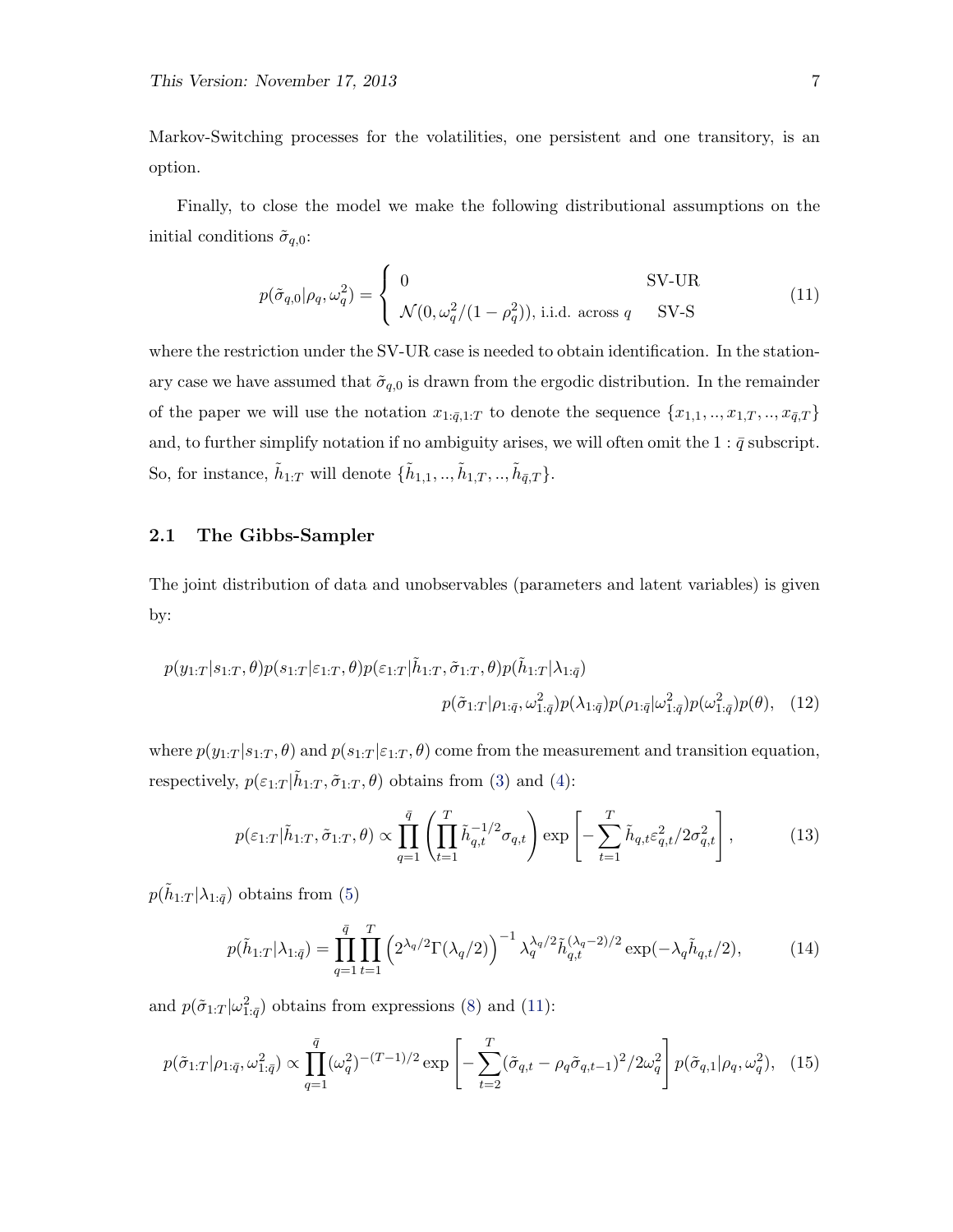where

<span id="page-8-1"></span>
$$
p(\tilde{\sigma}_{q,1}|\rho_q, \omega_q^2) \propto \begin{cases} (\omega_q^2)^{-1/2} \exp\left(-\frac{\tilde{\sigma}_{q,1}^2}{2\omega_q^2}\right), & \text{SV-UR} \\ (\omega_q^2(1-\rho_q^2))^{-1/2} \exp\left(-\frac{\tilde{\sigma}_{q,1}^2}{2\omega_q^2(1-\rho_q^2)}\right). & \text{SV-S} \end{cases}
$$
(16)

Finally,  $p(\lambda_{1:\bar{q}}) = \prod_{q=1}^{\bar{q}} p(\lambda_q | \underline{\lambda}), p(\omega_{1:\bar{q}}^2) = \prod_{q=1}^{\bar{q}} p(\omega_q^2 | \nu, \underline{\omega}^2).$ 

The sampler is slightly different depending on the approach for drawing the stochastic volatilities, which are obtained from:

$$
p(\varepsilon_{1:T}|\tilde{h}_{1:T}, \tilde{\sigma}_{1:T}, \theta)p(\tilde{\sigma}_{1:T}|\rho_{1:\bar{q}}, \omega_{1:\bar{q}}^2). \tag{17}
$$

Section [A.3](#page--1-1) in the online appendix describes these differences, and provides the details of the implementation under both the KSC and the JPR approaches.<sup>[5](#page-8-0)</sup> Call  $\vartheta = \{\theta, s_{1:T}, \tilde{h}_{1:T}, \lambda_{1:\bar{q}}, \rho_{1:\bar{q}}, \omega_{1:\bar{q}}^2, \varepsilon_{1:T}\}.$ The next section shows how to draw  $\vartheta$  given  $\tilde{\sigma}_{1:T}$ .

## 2.1.1 Drawing from  $\vartheta | \tilde{\sigma}_{1:T}, y_{1:T}$

We draw from  $\vartheta|\tilde{\sigma}_{1:T},y_{1:T}$  using a sequence of conditional distributions (i.e., a Gibbs-within-Gibbs step). These are as follows:

- (i) Draw from  $p(\theta, s_{1:T}, \varepsilon_{1:T} | \tilde{h}_{1:T}, \tilde{\sigma}_{1:T}, \lambda_{1:\bar{q}}, \rho_{1:\bar{q}}, \omega_{1:\bar{q}}^2, y_{1:T})$ . This is accomplished in two steps:
	- (i.a) Draw from the marginal  $p(\theta|\tilde{h}_{1:T}, \tilde{\sigma}_{1:T}, \lambda_{1:\bar{q}}, \rho_{1:\bar{q}}, \omega_{1:\bar{q}}^2, y_{1:T})$ , where

$$
p(\theta|\tilde{h}_{1:T}, \tilde{\sigma}_{1:T}, \lambda_{1:\bar{q}}, \rho_{1:\bar{q}}, \omega_{1:\bar{q}}^2, y_{1:T}) \propto p(y_{1:T}|\tilde{h}_{1:T}, \tilde{\sigma}_{1:T}, \theta)p(\theta)
$$
(18)

where

$$
p(y_{1:T}|\tilde{h}_{1:T}, \tilde{\sigma}_{1:T}, \theta) = \int p(y_{1:T}|s_{1:T}, \theta) p(s_{1:T}|\varepsilon_{1:T}, \theta) p(\varepsilon_{1:T}|\tilde{h}_{1:T}, \tilde{\sigma}_{1:T}, \theta) \cdot d(s_{1:T}, \varepsilon_{1:T})
$$

is computed using the Kalman filter with [\(1\)](#page-5-4) as the measurement equation and [\(2\)](#page-5-5) as transition equation, with

$$
\varepsilon_t | \tilde{h}_{1:T}, \tilde{\sigma}_{1:T} \sim \mathcal{N}(0, \Delta_t), \tag{19}
$$

<span id="page-8-0"></span> $5$ Note that under the KSC approach we structure the sampler as in [Del Negro and Primiceri](#page-25-6) [\(2013\)](#page-25-6). Moreover, we follow [Omori et al.](#page-26-6) [\(2007\)](#page-26-6) in using a 10-mixture approximation, as opposed to the 7-mixture approximation adopted in [Kim et al.](#page-26-4) [\(1998\)](#page-26-4).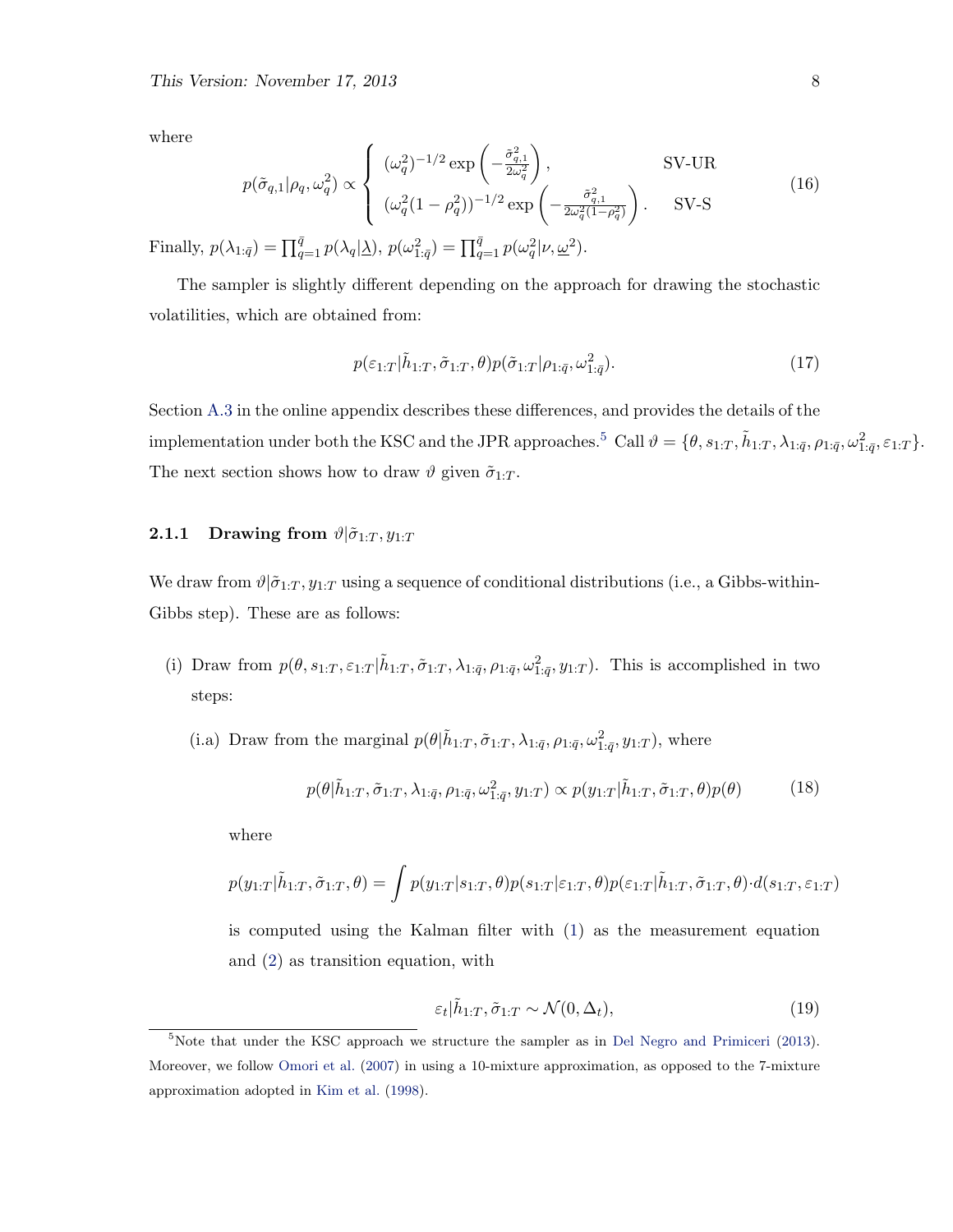where  $\Delta_t$  are  $\bar{q} \times \bar{q}$  diagonal matrices with  $\sigma_{q,t}^2 \cdot \tilde{h}_{q,t}^{-1}$  on the diagonal. The draw is obtained from a Random-Walk Metropolis-Hastings step.[6](#page-9-0)

- (i.b) Draw from the conditional  $p(s_{1:T}, \varepsilon_{1:T} | \theta, \tilde{h}_{1:T}, \tilde{\sigma}_{1:T}, \lambda_{1:\bar{q}}, \rho_{1:\bar{q}}, \omega_{1:\bar{q}}^2, y_{1:T})$ . This is accomplished using the simulation smoother of [Durbin and Koopman](#page-25-7) [\(2002\)](#page-25-7).
- (ii) Draw from  $p(\tilde{h}_{1:T}|\theta, s_{1:T}, \varepsilon_{1:T}, \tilde{\sigma}_{1:T}, \lambda_{1:\bar{q}}, \rho_{1:\bar{q}}, \omega_{1:\bar{q}}^2, y_{1:T})$ . This is accomplished by drawing from

$$
p(\varepsilon_{1:T} | \tilde{h}_{1:T}, \tilde{\sigma}_{1:T}, \theta) p(\tilde{h}_{1:T} | \lambda_{1:\bar{q}}) \propto \prod_{q=1}^{\bar{q}} \prod_{t=1}^{T} \tilde{h}_{q,t}^{(\lambda_q - 1)/2} \exp(-\left[\lambda_q + \varepsilon_{q,t}^2 / \sigma_{q,t}^2\right] \tilde{h}_{q,t}/2), \quad (20)
$$

which implies

<span id="page-9-1"></span>
$$
\left[\lambda_q + \varepsilon_{q,t}^2 / \sigma_{q,t}^2\right] \tilde{h}_{q,t} | \theta, \varepsilon_{1:T}, \tilde{\sigma}_{1:T}, \lambda_q \sim \chi^2(\lambda_q + 1). \tag{21}
$$

(iii) Draw from  $p(\lambda_{1:\bar{q}}|\tilde{h}_{1:T},\theta,s_{1:T},\varepsilon_{1:T},\rho_{1:\bar{q}},\omega_{1:\bar{q}}^2,y_{1:T})$ . This is accomplished by drawing from

$$
p(\tilde{h}_{1:T}|\lambda_{1:\bar{q}})p(\lambda_{1:\bar{q}}) \propto \prod_{q=1}^{\bar{q}} \left( (\underline{\lambda}/\underline{\nu})^{\underline{\nu}} \Gamma(\underline{\nu}) \right)^{-1} \left[ 2^{\lambda_q/2} \Gamma(\lambda_q/2) \right]^{-T} \lambda_q^{T\lambda_q/2 + \underline{\nu}-1}
$$

$$
\left( \prod_{t=1}^T \tilde{h}_{q,t}^{(\lambda_q - 2)/2} \right) \exp \left[ -\left( \frac{\underline{\nu}}{\underline{\lambda}} + \frac{1}{2} \sum_{t=1}^T \tilde{h}_{q,t} \right) \lambda_q \right]. \quad (22)
$$

This is a non-standard distribution, hence the draw is obtained from a Metropolis-Hastings step. Following [Geweke](#page-26-2) [\(2005\)](#page-26-2), we use a lognormal proposal.

(iv) Draw from  $p(\omega_{1:\bar{q}}^2, \rho_{1:\bar{q}} | \tilde{\sigma}_{1:T}, \theta, s_{1:T}, \varepsilon_{1:T}, \tilde{h}_{1:T}, \lambda_{1:\bar{q}}, y_{1:T})$  using

$$
p(\tilde{\sigma}_{1:T}|\rho_{1:\bar{q}}, \omega_{1:\bar{q}}^2)p(\omega_{1:\bar{q}}^2)p(\rho_{1:\bar{q}}|\omega_{1:\bar{q}}^2) \propto \prod_{q=1}^{\bar{q}} (\omega_q^2)^{-\frac{\nu+T-1}{2}-1}
$$

$$
\exp\left[-\frac{\nu\omega^2 + \sum_{t=2}^T (\tilde{\sigma}_{q,t} - \rho_q \tilde{\sigma}_{q,t-1})^2}{2\omega_q^2}\right]p(\tilde{\sigma}_{q,1}|\rho_q, \omega_q^2)p(\rho_q|\omega_q^2), \quad (23)
$$

where  $p(\tilde{\sigma}_{q,1}|\rho_q, \omega_q^2)$  is given by equation [\(16\)](#page-8-1). In the SV-UR case  $\rho_q$  is fixed to 1, and we can draw  $\omega_q^2$  (i.i.d. across q) from:

$$
\omega_q^2 |\tilde{\sigma}_{1:T}, \dots \sim \mathcal{IG}\left(\frac{\nu+T}{2}, \frac{1}{2}\left(\nu\underline{\omega}^2 + \sum_{t=2}^T (\tilde{\sigma}_{q,t} - \tilde{\sigma}_{q,t-1})^2 + \tilde{\sigma}_{q,1}^2\right)\right). \tag{24}
$$

<span id="page-9-0"></span> ${}^{6}$ In keeping with the spirit of the paper, we use a Student's t distribution with 10 degrees of freedom, as opposed to the customary Gaussian, as our proposal density.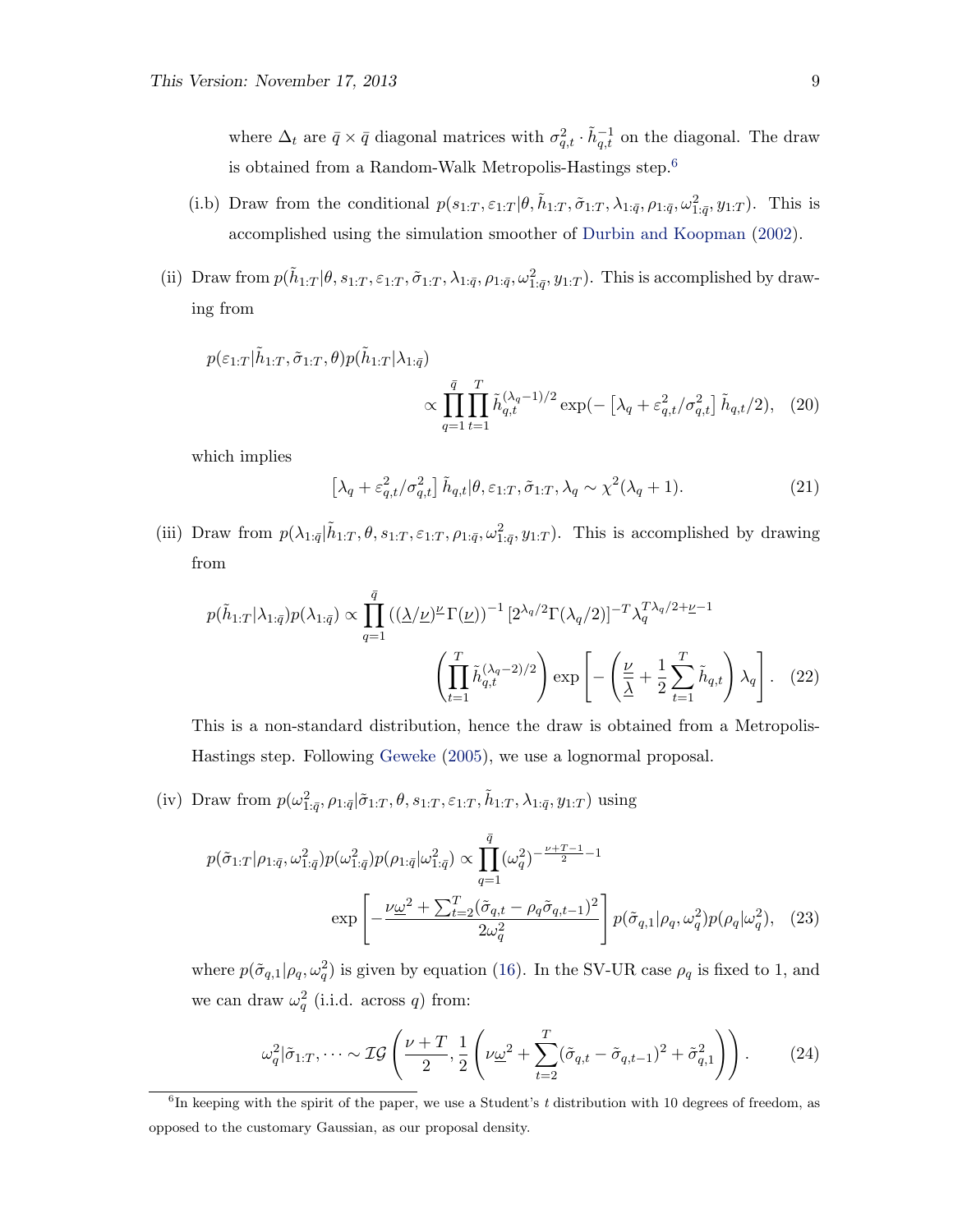In the SV-S case the joint posterior of  $\rho_q, \omega_q^2$  is non-standard because of the likelihood of the first observation  $p(\tilde{\sigma}_1 | \rho_q, \omega_q^2)$ . We therefore use the Metropolis-Hastings step proposed by [Chib and Greenberg](#page-24-7) [\(1994\)](#page-24-7). Specifically, we use as proposal density the usual Normal-Inverse Gamma distribution, that is,

$$
\omega_q^2 |\tilde{\sigma}_{1:T}, \dots \sim \mathcal{IG}\left(\frac{\nu + T - 1}{2}, \frac{1}{2} \left(\nu \underline{\omega}^2 + \sum_{t=2}^T \tilde{\sigma}_{q,t}^2 + \bar{v}_\rho^{-1} \bar{\rho}^2 - \hat{V}_q^{-1} \hat{\rho}_q^2\right)\right),
$$
  
\n
$$
\rho_q |\omega_q^2, \tilde{\sigma}_{1:T}, \dots \sim \mathcal{N}\left(\hat{\rho}_q, \omega_q^2 \hat{V}_q\right), \text{ i.i.d. across } q,
$$
\n(25)

where  $\hat{\rho}_q = \hat{V}_q \left( \bar{v}_{\rho}^{-1} \bar{\rho} + \sum_{t=2}^T \tilde{\sigma}_{q,t} \tilde{\sigma}_{q,t-1} \right), \hat{V}_q = (\bar{v}_{\rho}^{-1} + \sum_{t=2}^T \tilde{\sigma}_{q,t-1}^2)^{-1}$ . We then accept/reject this draw using the proposal density and the acceptance ratio

$$
\frac{p(\tilde{\sigma}_1,\rho_q^{(*)}, \omega_q^{2\;(*)})\mathcal{I}(\rho_q^{(*)})}{p(\tilde{\sigma}_1,\rho_q^{(j-1)}, \omega_q^{2\; (j-1)})\mathcal{I}(\rho_q^{(j-1)})},
$$

with  $(\rho^{(j-1)}, \omega_q^{2-(j-1)})$  and  $(\rho^{(*)}, \omega_q^{2^{(*)}})$  being the draw at the  $(j-1)$ <sup>th</sup> iteration and the proposed draw, respectively.

## <span id="page-10-0"></span>3 The DSGE Model

The model considered is the one used in [Smets and Wouters](#page-27-0) [\(2007\)](#page-27-0), which is based on earlier work by [Christiano et al.](#page-24-8) [\(2005\)](#page-24-8) and [Smets and Wouters](#page-26-7) [\(2003\)](#page-26-7). It is a mediumscale DSGE model, which augments the standard neoclassical stochastic growth model with nominal price and wage rigidities as well as habit formation in consumption and investment adjustment costs. Due to space constraints, and to the fact that the model is the same as in SW, we relegate the detailed model description to appendix [A](#page--1-2) (it is also available in Cúrdia et al.  $(2012)$ , the working paper version). Since this is a paper about shocks, we nonetheless need to describe what they are and how they enter the model. The model has seven exogenous processes, and the shocks  $(\varepsilon_t)$  are innovations to these processes. Government spending q enters the resource constraint  $-$  these are units of output the government demands in any period but have no productive use; the discount rate process b enters the Euler equation, and drives a wedge between the marginal utility of consumption and the riskless real return; the "marginal efficiency of investment" (MEI) process  $\mu$  affects the rate of transformation between consumption and installed capital; total factor productivity (TFP) z enters the production function;  $r<sup>m</sup>$  is the residual in the policy interest-rate rule (and innovations to this process are called "policy shocks"); price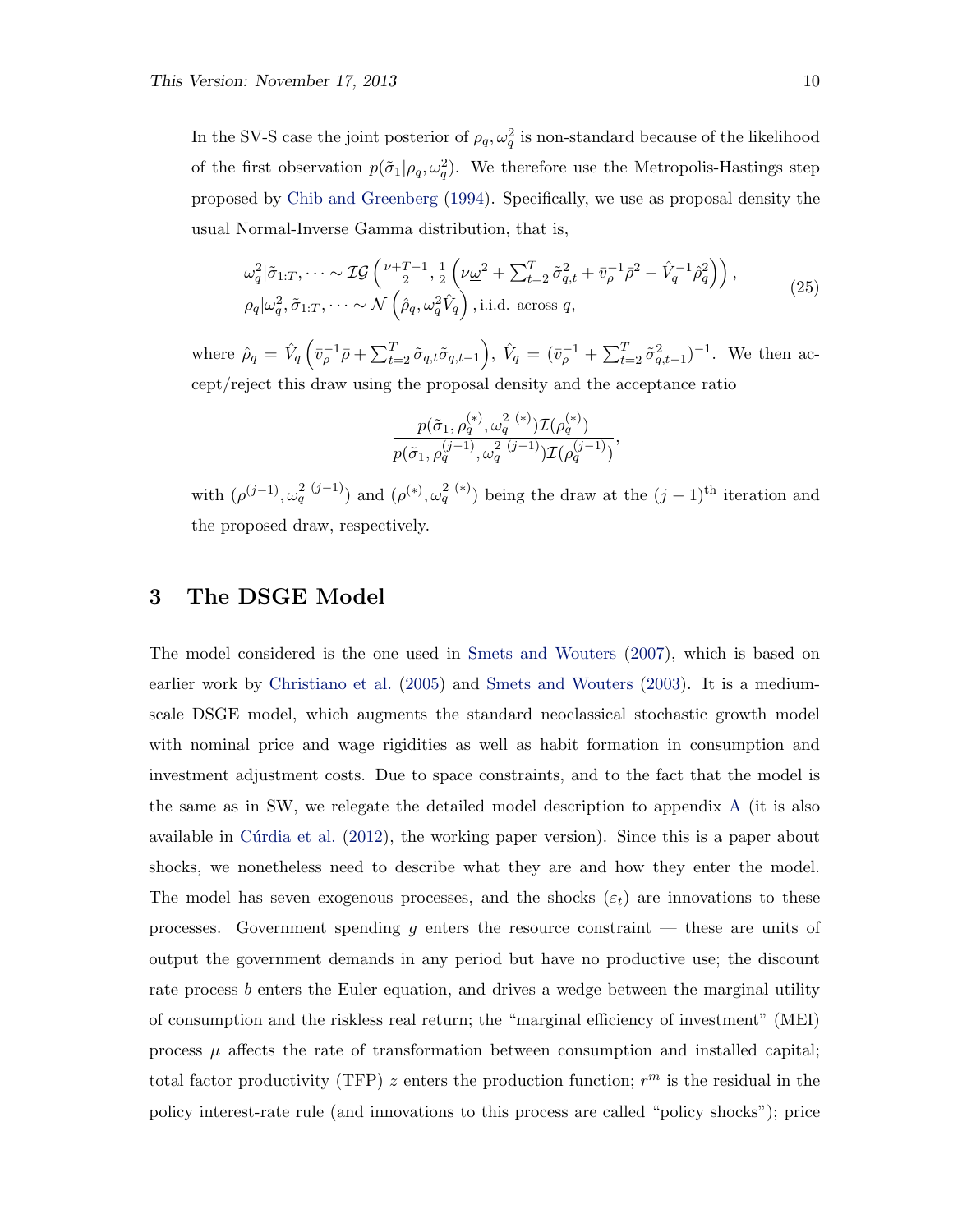$(\lambda_f)$  and wage  $(\lambda_q)$  markup shocks enter the price and wage Phillips curves, respectively. All these shocks follow univariate  $AR(1)$  processes, with the exception of price and wage markup shocks, which follow an ARMA(1,1) process. Innovations to the TFP process will also affect the government spending process contemporaneously.

We collect all the DSGE model parameters in the vector  $\theta$ , stack the structural shocks in the vector  $\varepsilon_t$ , and derive a state-space representation for our vector of observables  $y_t$ , which is composed of the transition equation [\(2\)](#page-5-5), which summarizes the evolution of the states  $s_t$ , and the measurement equation [\(1\)](#page-5-4), which maps the states onto the vector of observables  $y_t$ , and where  $D(\theta)$  represents the vector of steady state values for these observables. Specifically, the model is estimated based on seven quarterly macroeconomic time series: real output, consumption, investment, and real wage growth, hours, inflation, and interest rates, all measured in percent (the data construction is the same as in SW). Section [A.2](#page--1-3) in appendix [A](#page--1-2) provides further details on the data. In our benchmark specification we use data from 1964Q4 to 2011Q1, but we also consider a variety of sub-samples. Table [A.1](#page--1-4) in appendix [A](#page--1-2) shows the priors for the DSGE model parameters, which coincide with those used in SW.[7](#page-11-1)

## <span id="page-11-0"></span>4 Results

This section describes our findings. First, we present the evidence in favor of Student's t distributed shocks. Second, we quantify the impact of rare shocks on the macroeconomy. Third, we show the extent to which allowing for Student's t shocks affects the inference about time-variation in volatility. Finally, we discuss the variance decomposition for real GDP growth. The results in Sections [4.1](#page-12-0) through [4.4](#page-19-0) are obtained under a specification using i) the full sample, ii) the SV-UR assumption for the law of motion of the stochastic volatilities, and iii) the KSC procedure for drawing the volatilities (Section [A.3.1\)](#page--1-5). Section [4.5](#page-20-0) studies the robustness of the results using different assumptions and estimation approaches for the SV component, and various subsamples. There are many more objects of interest than we have space to show and discuss here, such as the posterior estimates of the DSGE parameters, and the time series for the time-varying volatilities  $\sigma_{q,t}$ , the Student's t components  $\tilde{h}_{q,t}$ , and the standardized shocks  $\eta_{q,t}$ . We show these results in appendix [A](#page--1-2)

<span id="page-11-1"></span><sup>7</sup> We follow SW (but not necessarily best practice in DSGE model estimation, e.g. [Del Negro and](#page-25-9) [Schorfheide](#page-25-9) [\(2008\)](#page-25-9)) in assuming independent priors for the DSGE parameters.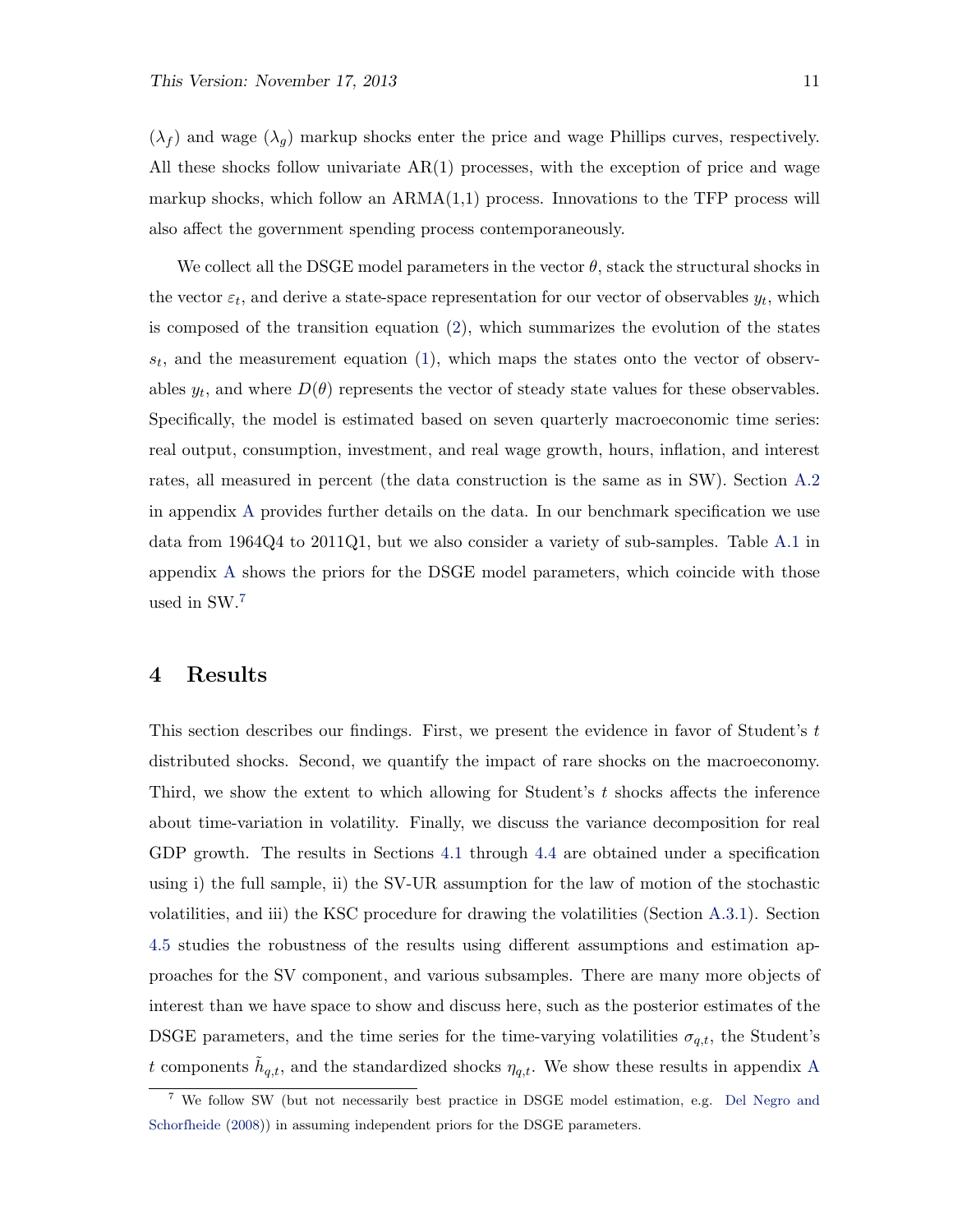which is available online and in the working paper version (Curdia et al.  $(2012)$ ), and we briefly discuss them in Sections [A.6](#page--1-6) and [A.7.](#page--1-7)

### <span id="page-12-0"></span>4.1 Evidence of Fat Tails

In the introduction we showed that shocks extracted from standard Gaussian estimation are sometimes quite large — four standard deviations or more in size. In this section we consider more formal evidence against Gaussianity.<sup>[8](#page-12-1)</sup> Specifically, this section addresses two questions. First, do we still need fat-tailed shocks once we allow for low-frequency movements in volatility? Second, which shocks are fat-tailed, and how fat are the tails? We address these questions by: i) assessing the improvement in fit obtained by allowing for Student's t distributed shocks relative to both the standard model as well as models with low-frequency movements in the volatility; ii) presenting the posterior distribution of the degrees of freedom for each shock.

Before we delve into the results, we provide an intuitive description of the relationship between the degrees of freedom of the Student's t distribution and the likelihood of observing large shocks. Recall from equation [\(3\)](#page-5-1) that a Student's t distributed shock  $\varepsilon_t$  can be decomposed as  $\varepsilon_t = \sigma_t \tilde{h}_t^{-1/2} \eta_t$ , where  $\eta_t$  is drawn from a standard Gaussian distribution (we omit the q subscript for ease of exposition). Therefore, given  $\sigma_t$ , the chances of observing a very large  $\varepsilon_t$  depend on the chances of  $\tilde{h}_t$  being small. The prior for  $\tilde{h}_t$  is given by [\(5\)](#page-5-3). If  $\lambda$  is high, this prior concentrates around one, and the likelihood of observing large shocks is slim (the  $\lambda \to \infty$  limit represents Gaussianity). As  $\lambda$  drops, the distribution of  $\tilde{h}_t$ spreads out and the chances of observing a low  $\tilde{h}_t$  increase. The following table provides a quantitative feel for what different  $\lambda s$  imply in terms of the model's ability to generate fat-tailed shocks. Specifically, the table shows the number of shocks larger (in absolute value) than x standard deviations per 200 periods, which is the size of our sample. The

<span id="page-12-1"></span> $8<sup>8</sup>A$  referee asked to see how the specifications with Student's t distributed shocks and stochastic volatility deal with these large innovations — that is, whether the large  $|\varepsilon_t|$  is rationalized with a large  $\sigma_t$  or a large Student's t component  $\tilde{h}_t^{-1/2}$ . Figures [A.6](#page--1-0) and [A.7](#page--1-8) in the online appendix show the time series of  $\sigma_t$  and  $\tilde{h}_t^{-1/2}$  and therefore address this question. Note that since the posterior estimates of the DSGE model parameters are quite similar across specifications, as discussed in section [A.6,](#page--1-6) the innovations  $\varepsilon_t$  are also very similar, and provide a good basis for comparison. The figures show that the large discount rate and MEI shocks are explained overwhelmingly as rare shocks (high values of  $\tilde{h}_t^{-1/2}$ , while not surprisingly the large policy shocks in the late 70s/early 80s are due mainly to high volatility during that period (high values of  $\tilde{\sigma}_t$ ).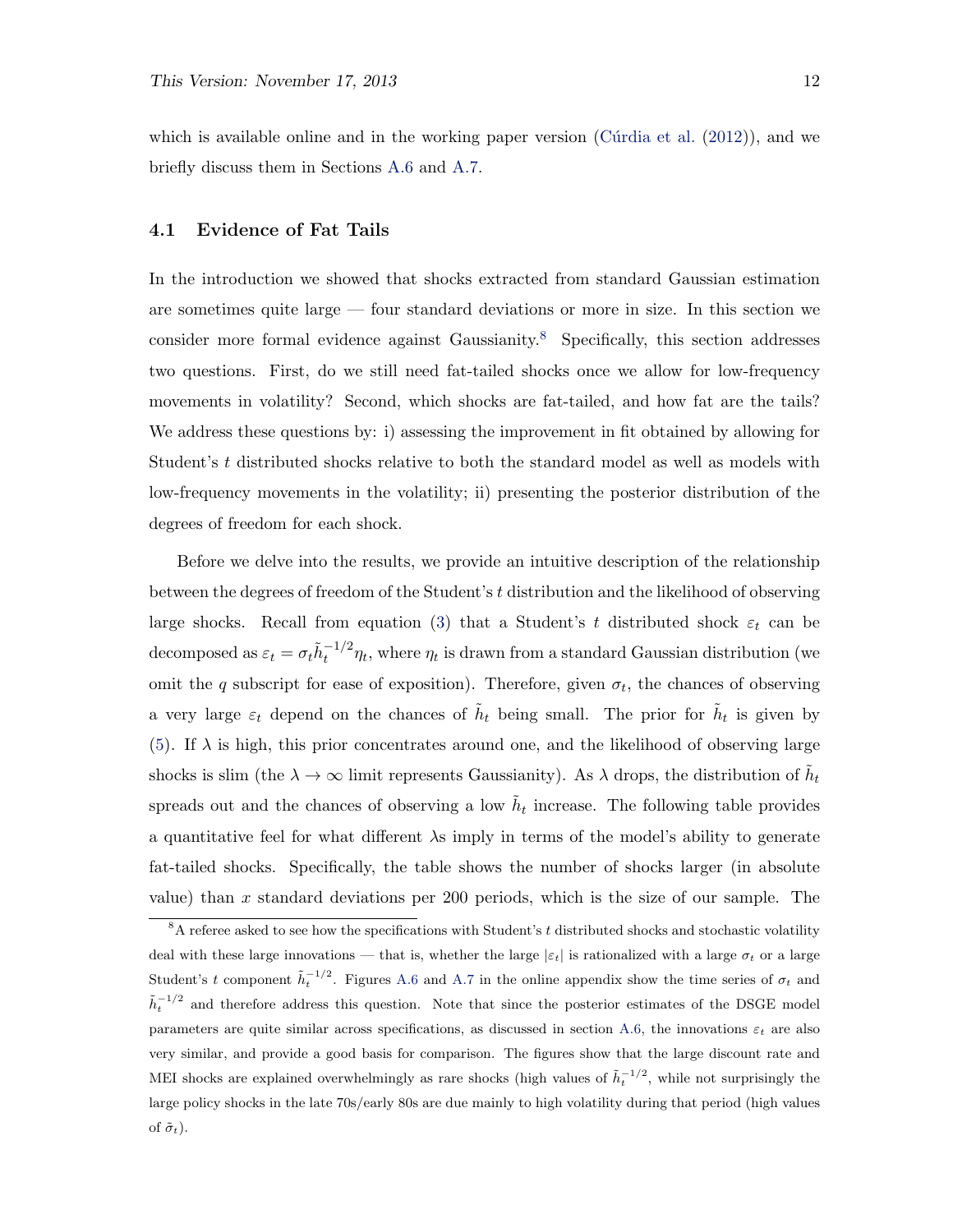table shows that with 9 degrees of freedom the chances of seeing even a single shock as large as those shown in Figure [1](#page-29-0) are not high (.28 for shocks larger than 4 standard deviations), and become negligible for 15 or more degrees of freedom.

| 3    |     | 5           |
|------|-----|-------------|
| .54  |     |             |
| 1.14 | .13 | .02         |
| 1.57 | .28 | .06         |
| 2.08 | .54 | .17         |
|      |     | .012 $1e^-$ |

In what follows, we consider three different Gamma priors of the form [\(6\)](#page-5-6) for the degrees of freedom parameter  $\lambda$ , which capture different a priori views on the importance of fat tails. The first prior,  $\lambda = 15$ , captures the view that the world is not quite Gaussian, but not too far from Gaussianity either. The second prior,  $\Delta = 9$ , embodies the idea that the world is quite far from Gaussian, yet not too extreme. The last prior,  $\Delta = 6$ , implies prior belief in a model with fairly heavy tails.

The tightness of these priors depends on the degrees of freedom parameter  $\nu$  in equation  $(6)$ , which we set equal to  $4.9$  $4.9$  Figure [A.1](#page--1-9) in the online appendix shows the three priors for  $\Delta = 6, 9$ , and 15. Since the variance of the prior is  $\frac{\Delta^2}{\nu}$ , lower values of  $\Delta$  correspond to a tighter prior. Note however that the prior with higher variance  $(\underline{\lambda} = 15)$  puts most of the mass on high values of the degrees of freedom. For instance, the prior probability put on the regions  $\{\lambda < 4\}$ ,  $\{\lambda < 6\}$ , and  $\{\lambda < 9\}$  by the  $\underline{\lambda} = 15$  prior is roughly 2.5%, 8%, and 22%, respectively.

With the description of the prior in hand, we are now ready to discuss our evidence on the importance of fat tails. Table [1](#page-27-1) shows the log-marginal likelihood — the standard measure of fit in a Bayesian framework — for models with different assumptions on the shocks distribution.<sup>[10](#page-13-1)</sup> We consider four different combinations: i) Gaussian shocks with constant volatility (baseline), ii) Gaussian shocks with time-varying volatility, iii) Student's t distributed shocks with constant volatility, and iv) both Student's  $t$  shocks and timevariation in volatility (in the remainder of the paper we will sometimes refer to specifications ii), iii) and iv) as TD, SV, and SVTD, respectively).<sup>[11](#page-13-2)</sup> Finally, our prior for the innovations

<span id="page-13-1"></span><span id="page-13-0"></span><sup>&</sup>lt;sup>9</sup>Results obtained using  $\nu = 1$  are very similar.

<span id="page-13-2"></span> $10$ Appendix [A.5](#page--1-10) provides details on the computation of the marginal likelihood for these models.

 $11$ Here we focus on the specification where the volatilities follow a random walk (SV-UR case in equation [\(10\)](#page-6-3)), as in JP, because this specification obtains a better fit of the data than the specification where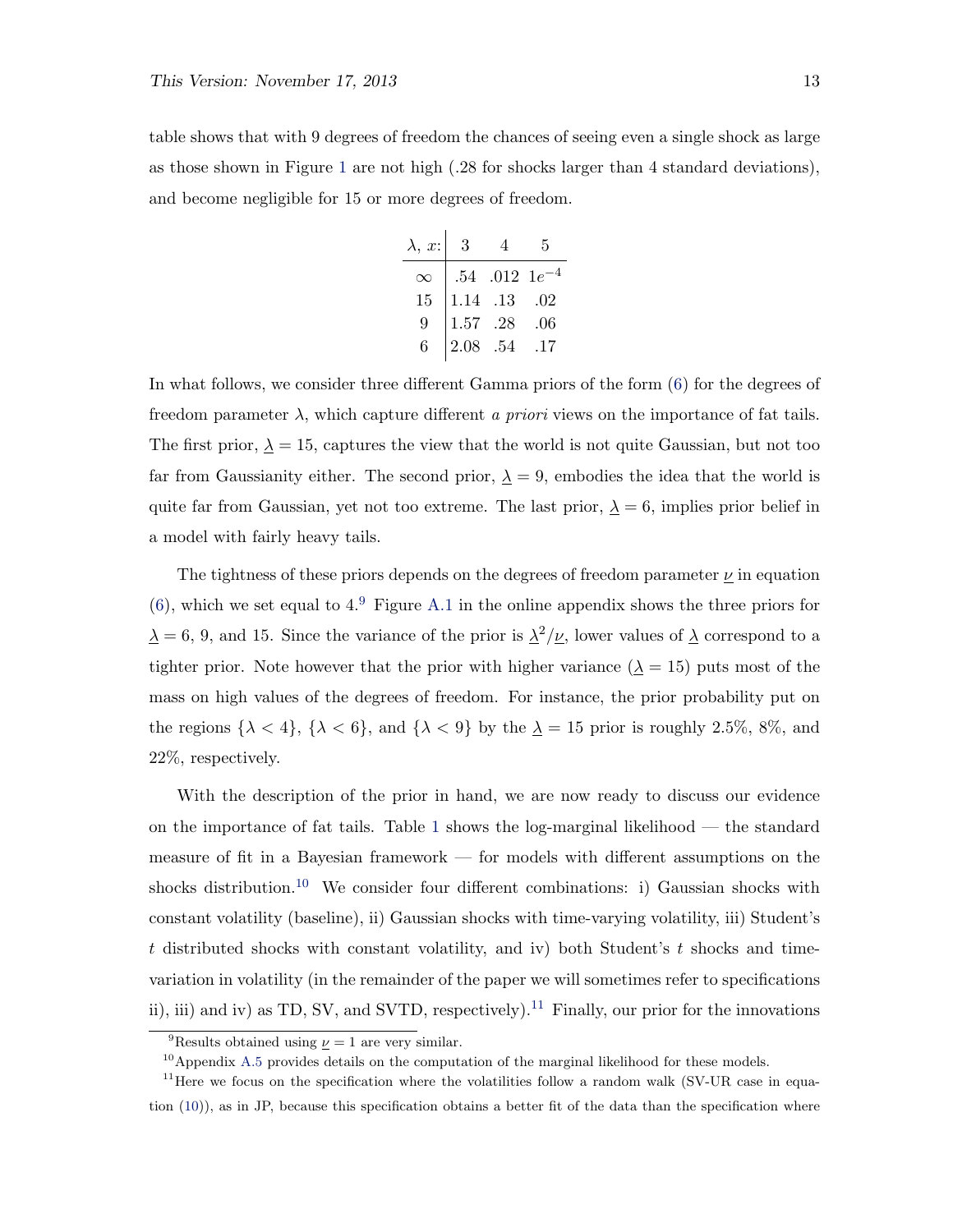in stochastic volatility is an  $\mathcal{IG}$  prior with mode at  $(.01)^2$  and  $.1$  degrees of freedom.<sup>[12](#page-14-0)</sup>

The Gaussian/constant-volatility model is clearly rejected by the data. This is not surprising in light of the evidence contained in JP, Fernández-Villaverde and Rubio-Ramírez [\(2007\)](#page-25-1), and [Liu et al.](#page-26-1) [\(2011\)](#page-26-1). Both the specification with SV only and those with Student's t shocks only perform substantially better than the Gaussian/constant-volatility specification. Also, the log-marginal likelihoods indicate that even after accounting for fat-tailed shocks, allowing for time-variation in the volatility improves fit: for any row in Table [1,](#page-27-1) the logmarginal likelihood increases moving from the left (no SV) to the right (SV) column. From the perspective of this paper, however, the main finding is provided by the fact that the fit improves when Student's  $t$  shocks are included, and continues to improve as the prior puts more weight on fat tails, regardless of whether we include SV. In summary, the data strongly favor Student's t distributed shocks with a non-negligible degree of fat tails, whether or not we allow for low-frequency movements in volatility.<sup>[13](#page-14-1)</sup>

Our second piece of evidence comes from the posterior distribution of the degrees of freedom  $\lambda$ . Table [2](#page-28-0) shows the posterior mean and 90% bands for the degrees of freedom for each shock, in the specifications with and without stochastic volatility. Two results emerge. First, for quite a few shocks the estimated degrees of freedom are small, even when we allow for low-frequency movements in volatility. Second, allowing for low-frequency movements the volatility follow a stationary autoregressive process (SV-S case), but we discuss the results for the SV-S

<span id="page-14-1"></span><sup>13</sup>The difference in log-marginal likelihoods between the Gaussian/constant-volatility model and the SV model only is much larger than the difference in log-marginal likelihoods between any of the Student's t specification and the corresponding specification (for the same prior) with SV. This finding is robust across SV specifications and estimation procedures, as discussed in Section [4.5.](#page-20-0) This suggests that there is some substitutability between the two features (SV and Student's t) in terms of fitting the data. However, the two features cannot be complete substitutes — one captures low frequency movements in volatility, the other very high frequency ones. Hence we should not be surprised that the data favor specifications with SV even for relatively low values of  $\lambda$ . Nonetheless, as the  $\lambda = 15$  specification is closer to the Gaussian one than, say, the  $\lambda = 6$  specification, we would have expected the difference between the case without SV and the case with SV to be larger for  $\lambda = 15$  than for  $\lambda = 6$ , and we find this is not the case.

<span id="page-14-0"></span>case in Section [4.5.1.](#page-20-1)

<sup>&</sup>lt;sup>12</sup>Specifically, in the  $\mathcal{IG}(\nu_\omega/2, \nu_\omega\underline{\omega}^2/2)$  prior (see equation [\(9\)](#page-6-4)) we set  $\nu_\omega/2 = .1$  and choose  $\underline{\omega}^2$  so that the mode, given by  $\frac{\nu_\omega \omega^2/2}{1+\nu_\omega/2}$  $\frac{\nu_{\omega}\omega^2/2}{1+\nu_{\omega}/2}$ , equals  $(0.01)^2$ . It is well known that when  $\omega^2$  is very low, as is the case here, designing a prior that is not too informative is challenging. In Monte Carlo experiments we found that using very low degrees of freedom  $(\nu_\omega/2=.1)$  led to good performance regardless of whether the true value of  $\omega^2$ was  $10^{-4}$ ,  $10^{-3}$ , or  $10^{-2}$ , and therefore settled on this value. Figure [A.2](#page--1-11) in the appendix [A](#page--1-2) provides a plot of the prior distribution for  $\omega^2$ .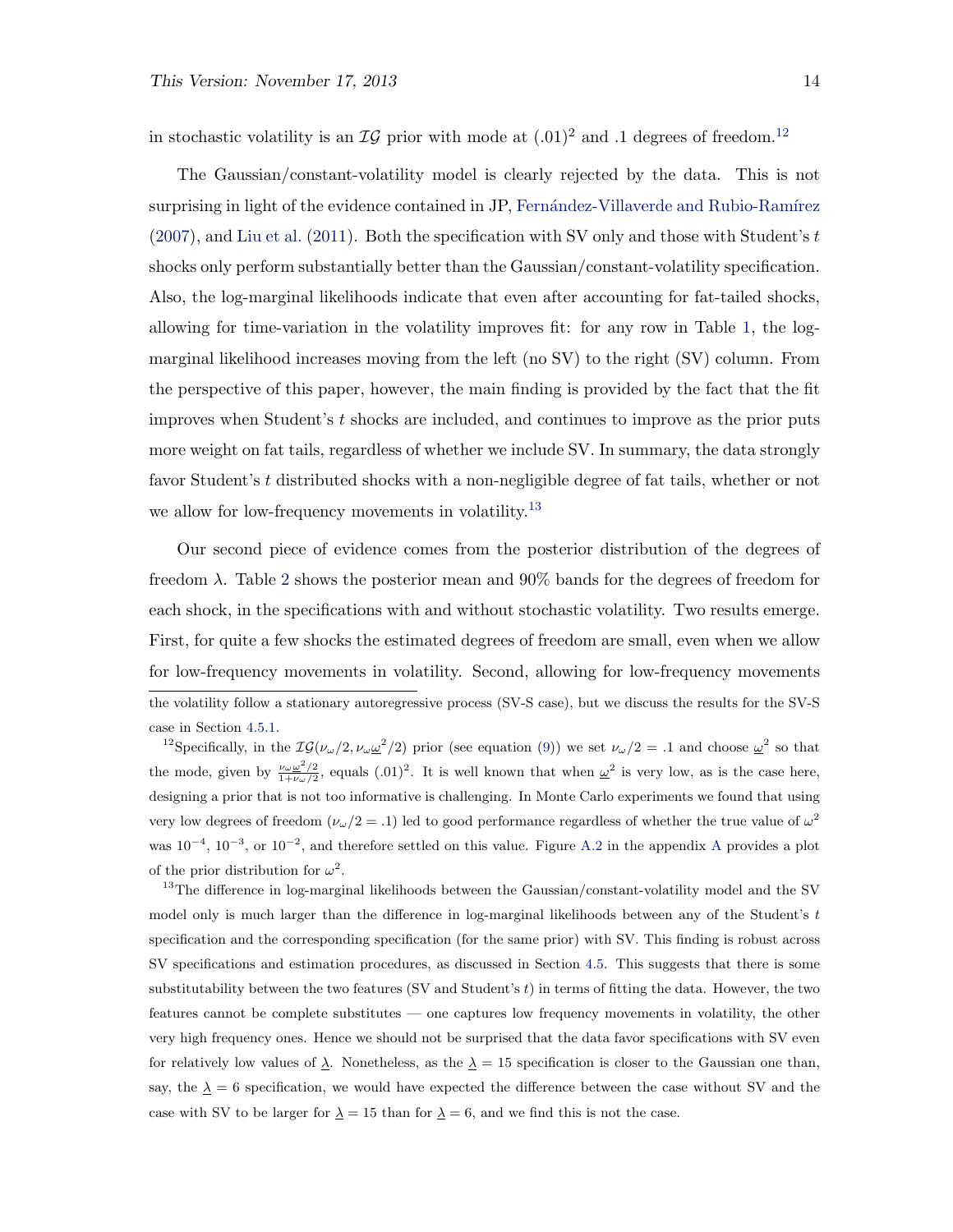in volatility substantially changes the inference about the degrees of freedom for some of the shocks, implying that this feature is necessary for a proper assessment of how fat-tailed macroeconomic shocks are.

As for the first result, Table [2](#page-28-0) shows that four shocks have a mean below 6 for the bestfitting prior on the degrees of freedom according to the log-marginal likelihood criterion  $(\underline{\lambda} = 6)$ . For priors with higher  $\underline{\lambda}$  the posterior mean degrees of freedom for these four shocks increases, but this is mostly because the posterior distribution becomes more skewed to the right (that is, it places some mass on higher values for  $\lambda$ ). Still, for many shocks the posterior distribution puts sizable mass on the  $\{\lambda < 6\}$  region even for  $\lambda = 15$ , and in quite a few cases the  $5<sup>th</sup>$  percentile of the posterior distribution barely changes as a function of  $\lambda$ . In any case, the substantive results on the importance of fat tails for macroeconomic fluctuations and on the inference about time variation in volatility are by and large the same regardless of the choice of  $\lambda$ , as we discuss below. The shocks with the fattest tails (lowest posterior degrees of freedom) are those affecting the discount rate  $(b)$ , TFP  $(z)$ , the marginal efficiency of investment  $(\mu)$ , and the wage markup  $(\lambda_w)$  processes. Not surprisingly, these shocks are the usual suspects as key drivers of business cycles (see SW, [Justiniano et al.](#page-26-8)  $(2009)$ ).

As for the result that allowing for low-frequency movements in volatility substantially changes the inference about the degrees of freedom, the monetary policy shock  $r^m$  is a case in point. Its estimated degrees of freedom are very low when one ignores time variations in volatility apparent in Figure [1.](#page-29-0) In the specification ignoring time-variation in volatility, the model interprets the large shocks of the late seventies/early eighties as evidence of fat tails. Once these secular changes in volatility are taken into account, the posterior estimates of the degrees of freedom increase substantially. What is the intuition for this finding? The posterior distribution of  $\tilde{h}_t$ , which determines how fat the tails are, is given by [\(21\)](#page-9-1):

$$
\left[\lambda + \varepsilon_t^2/\sigma_t^2\right] \tilde{h}_t \, | \, \theta, \varepsilon_{1:T}, \tilde{\sigma}_{1:T}, \lambda \sim \chi^2(\lambda + 1).
$$

For a given value of  $\sigma_t$ , a larger estimated shock  $\varepsilon_t$  implies a smaller posterior value of  $\tilde{h}_t$ . Not surprisingly, large shocks are interpreted by the model as evidence for fat tails. However, the shock is standardized by  $\sigma_t$ : if a large shock occurs during a period where all shocks tend to be large, it is discounted, and the posterior value of  $\tilde{h}_t$  may not be particularly small.[14](#page-15-0)

<span id="page-15-0"></span><sup>&</sup>lt;sup>14</sup>Consistent with the intuition given above, the posterior mean of  $\lambda$  increases for all shocks (for given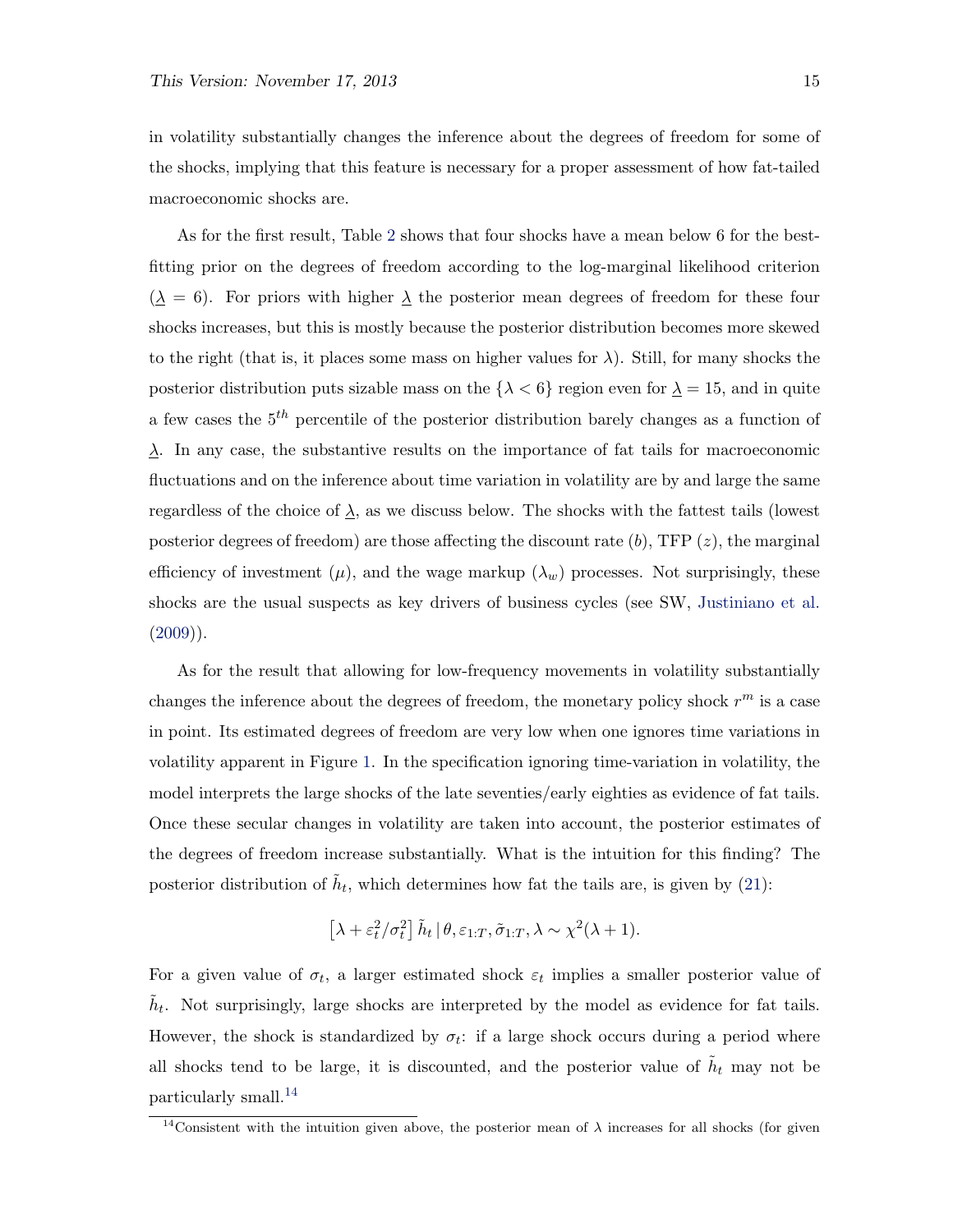## 4.2 Large Shocks and Macroeconomic Fluctuations

We have shown that quite a few important shocks in the SW model have fat tails. What does this mean in terms of business cycle fluctuations? This section tries to provide a quantitative answer to this question by performing a counterfactual experiment. Recall again from equation [\(3\)](#page-5-1) that  $\varepsilon_t = \sigma_t \tilde{h}_t^{-1/2} \eta_t$ . Therefore, once we compute the posterior distribution of  $\varepsilon_t$  (the smoothed shocks) and  $\tilde{h}_t$ , we can purge the Student's t component from  $\varepsilon_t$  using  $\tilde{\varepsilon}_t = \sigma_t \eta_t$ . We can then compute counterfactual histories that would have occurred had the shocks been  $\tilde{\varepsilon}_t$  instead of  $\varepsilon_t$ . All these counterfactuals are computed for the best fitting model:  $\text{SVTD}(\underline{\lambda} = 6)$ .

The left panel of Figure [2](#page-30-0) shows these counterfactual histories for output, consumption, and investment growth. For all plots the magenta solid lines are the median counterfactual paths, the magenta dashed lines represent the 90% bands, and the solid black lines represent the actual data. The right panel uses actual and counterfactual histories to compute a rolling window standard deviation, where each window contains the prior 20 quarters as well as the following 20 quarters, for a total of 41 quarters. These rolling window standard deviations are commonly used measures of time-variation in the volatility of the series. The difference between actual and counterfactual standard deviations measures the extent to which the change in volatility is accounted for by fat-tailed shocks.<sup>[15](#page-16-0)</sup>

The left panels suggest that fat-tailed shocks account for a non negligible part of fluctuations in the three variables. For output growth, the Student's  $t$  component accounted for a sizable fraction of the contraction in output growth during the Great Recession. In particular, if the fat tail component were absent the Great Recession would have been of about the same size as milder recessions, such as the 1990-91 recession. In general, without the fat-tailed component of the shocks all recessions (with the exception of the 2001 reces-sion) would be of roughly the same magnitude in terms of output growth.<sup>[16](#page-16-1)</sup> Figures [A.3](#page--1-12)

<span id="page-16-1"></span><sup>16</sup>[Dewachter and Wouters](#page-25-4) [\(2012\)](#page-25-4) solve non-linearly a model with capital-constrained financial intermediaries. They back out from the data a process for total factor productivity and feed this process into their

prior) when we include time-variation in volatility, with the exception of the  $MEI(\mu)$  shock, for which it remains virtually the same.

<span id="page-16-0"></span><sup>&</sup>lt;sup>15</sup> The distribution of  $h_t$  is non-time varying. However, since large shocks occur rarely, they may account for changes in the rolling window volatility. Note that in the counterfactual we "kill" the fat tails without keeping the overall volatility of the process constant — the purpose is just to showcase the importance of rare shocks. So one should not interpret the counterfactual rolling window standard deviations as measures of "true" underlying volatility.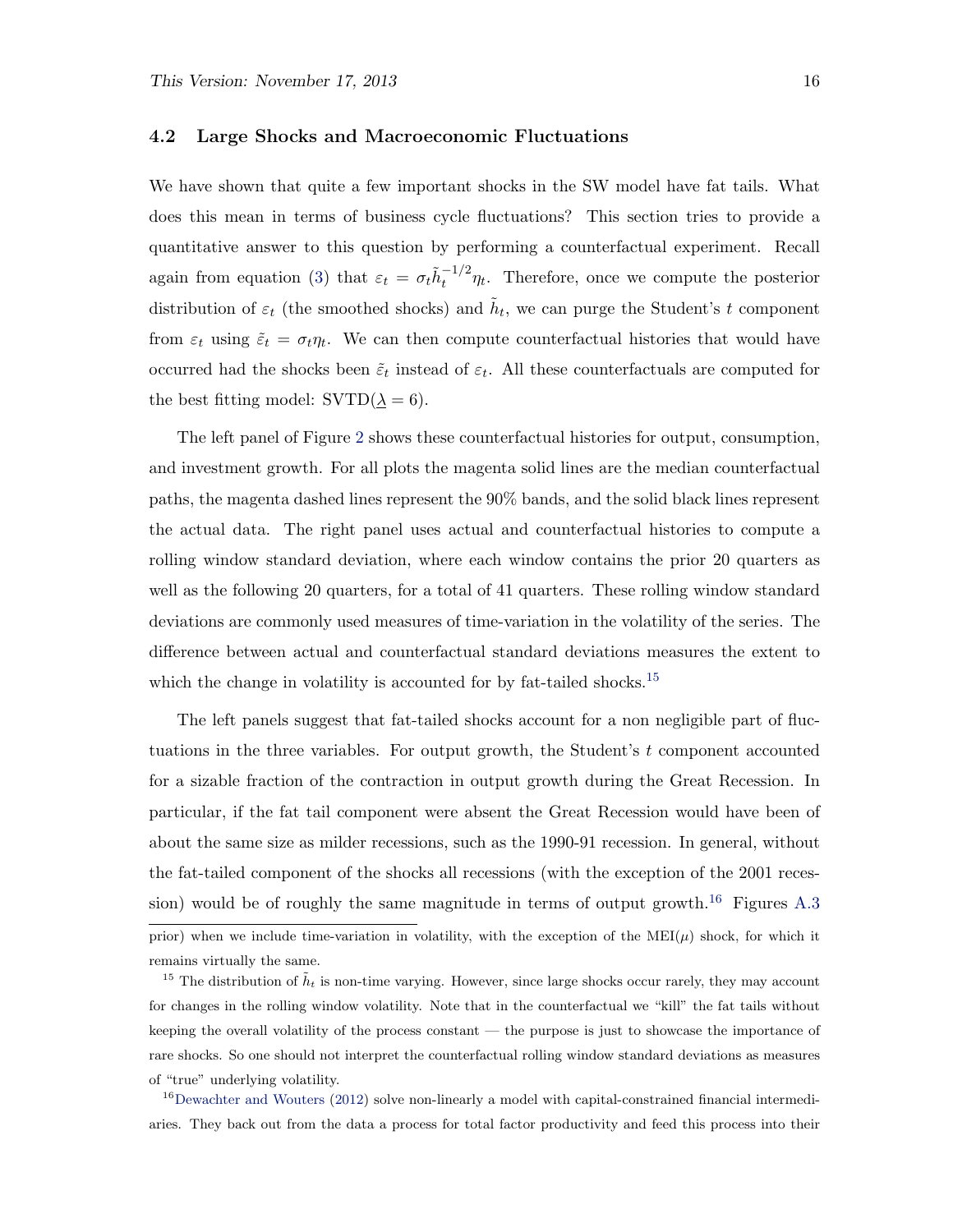and [A.4](#page--1-13) in appendix [A](#page--1-2) of the paper show that these results are robust to the choice of  $\lambda$ , the prior mean for the degrees of freedom of the Student's t distribution.

Further, the rolling window standard deviation shown in the right panel shows that the Student's t component explains a non-negligible part of changes in the realized volatility in the data. One can interpret this evidence as saying that the '70s and early '80s were more volatile than the Great Moderation period at least in part because rare shocks took place.<sup>[17](#page-17-0)</sup> Similar conclusions apply to the decomposition of consumption and investment growth (middle and bottom panels, respectively). It is notable that in the case of investment, and to a lesser extent of consumption, the rolling-window volatility computed from the data has spiked up recently to levels near those prior to the Great Moderation. When we take the Student's t component into account, however, the recent increase in the rolling-window volatility appears much milder.

#### 4.3 Student's t Shocks and Inference about Time-Variation in Volatility

This section discusses the extent to which accounting for fat tails makes us reevaluate the magnitude of low-frequency changes in volatility. The point that inference about stochastic volatility changes when one accounts for rare large shocks is not new, and is made quite eloquently in [Jacquier et al.](#page-26-3) [\(2004\)](#page-26-3). Inference about the stochastic volatility is conducted using state-space methods under the KSC procedure, where

$$
\log(\sigma^{-2}\tilde{h}_t \varepsilon_t^2 + c) = 2\tilde{\sigma}_t + \eta_t^*,
$$

is the measurement equation (with c a small constant), and equation  $(8)$  is the transition equation. Intuitively, the estimated time-varying volatilities will try to fit the time series  $\log(\sigma^{-2} \tilde{h}_t \varepsilon_t^2 + c)$ . Since this quantity depends on  $\varepsilon_t^2$ , the model will interpret changes over time in the size of the squared shocks  $\varepsilon_t^2$  as evidence of time variation in the volatilities  $\tilde{\sigma}_t$ . In a world with fat tails,  $\varepsilon_t^2$  will vary over time simply because  $\tilde{h}_t$  changes. If one ignores non-linear model. They then compare the path of several variables under the non-linear and linear solution methods. These two paths for investment growth look strikingly similar to the actual (for the non-linear method) and counterfactual (for the linear method) paths of investment growth in Figure [2,](#page-30-0) suggesting that the non-linear propagation of shocks may induce outcomes that resemble those due to fat-tailed shocks in a linear model.

<span id="page-17-0"></span><sup>&</sup>lt;sup>17</sup>For example at the peak of the volatility in 1978, the rolling window standard deviation of output growth is about  $1.25$  in the data, but once we shut down the Student's  $t$  component it drops to 0.90, which is a reduction of about 28% in volatility.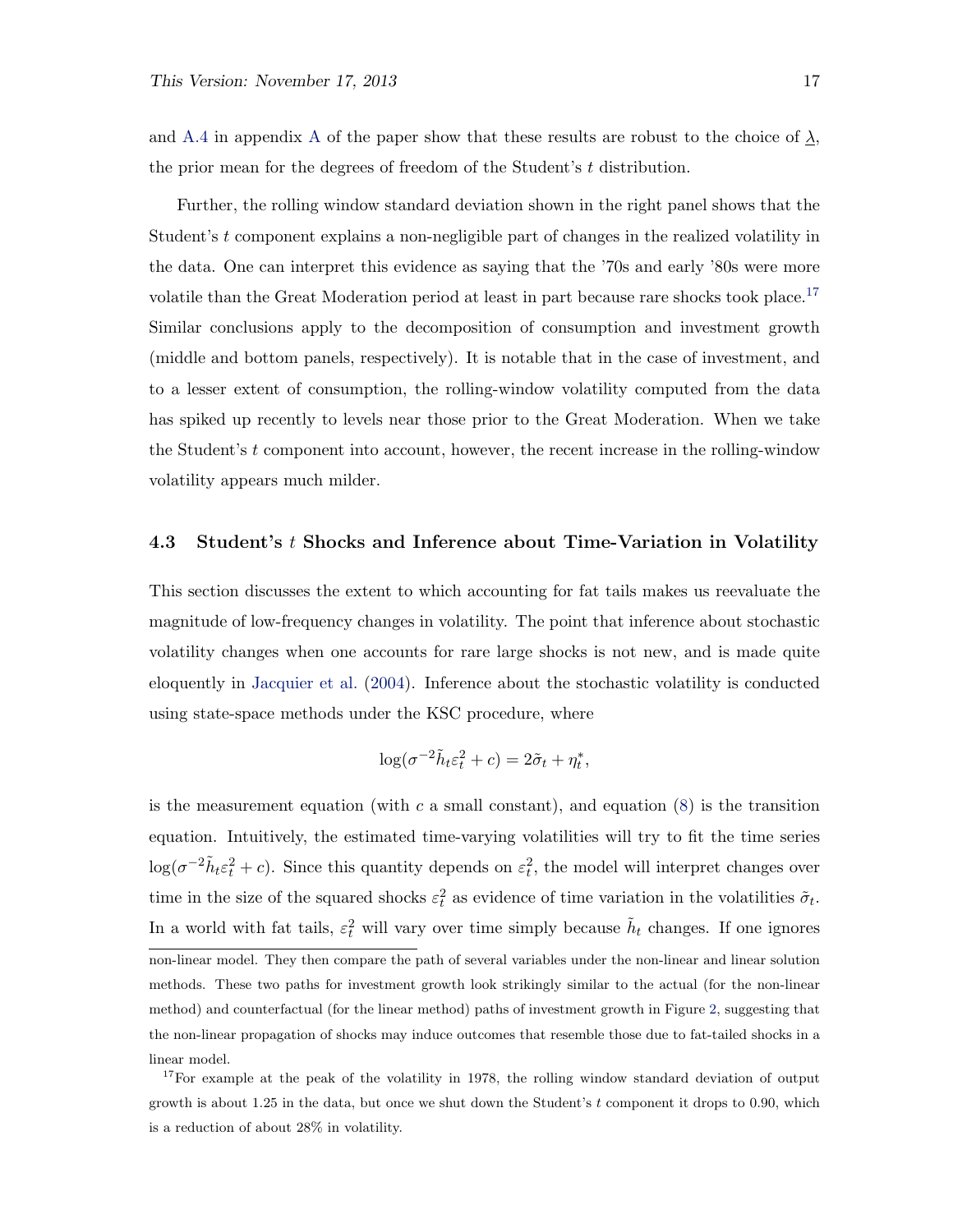variations in  $\tilde{h}_t$  by assuming Gaussian shocks, one may obtain the wrong inference about the time variation in the  $\sigma_t$ s. For instance, one may conclude that the Great Recession signals a permanent change in the level of macroeconomic volatility, when in fact it may be (at least in part) the result of a particularly large realization of the shocks.

Does all of this matter in practice? An implication of stochastic volatility is that the model-implied variance of the endogenous variables changes over time. Therefore, rather than looking at the posterior estimates of the stochastic volatility component for individual shocks we focus here on the time-variation of the standard deviation of output and consumption.[18](#page-18-0) Specifically, Figure [3](#page-31-0) shows the model-implied volatility of output and consumption growth, as measured by the unconditional standard deviation of the series computed at each point in time t assuming that the standard deviations of the shocks is going to remain equal to the estimated value of  $\sigma_{q,t} = \sigma_q e^{\tilde{\sigma}_{q,t}}$  forever after (that is, abstracting from the fact that  $\tilde{\sigma}_{q,t+s}$ , for  $s > 0$ , will be affected by future volatility shocks according to equation [\(8\)](#page-6-2); this is the same object computed in Figure 5 of JP).

In the top panel, the red line shows this measure for the SV only specification, while the black lines show this volatility for the  $SVTD(\underline{\lambda} = 6)$  specification. As in the other plots, the solid line is the posterior median and the dashed lines correspond to the 90% bands around the median. For both variables the model-implied volatility is generally higher when we account for fat-tailed shocks, which is intuitive. However, the difference between the models is not constant over time. At the peak of the high-volatility period (late 70s and early 80s), the two models agree. However, during the Great Moderation the model that does not allow for fat-tailed shocks seems to overestimate the decline in macroeconomic volatility.

The middle panel of Figure [3](#page-31-0) hones in on this finding. This panel shows the posterior distribution of the ratio of the volatility in 1981 (roughly, the peak of the volatility series) relative to the volatility in 1994 (roughly, the bottom) for output and consumption growth, respectively. The red and black bars are for the SV only and  $SVD(\underline{\lambda} = 6)$  specifications, respectively. Numbers greater than one indicate that volatility was higher in 1981 relative to 1994. There is no doubt that this is the case, as both histograms are well to the right of one. However, the magnitude of the decrease in volatility depends on whether or not we allow

<span id="page-18-0"></span><sup>&</sup>lt;sup>18</sup>Figure [A.7](#page--1-8) in appendix [A](#page--1-2) shows the posterior estimates of the shocks  $\varepsilon_{q,t}$  (in absolute value) and the shock volatilities  $\sigma_{q,t}$  in the SV only and SVTD specifications.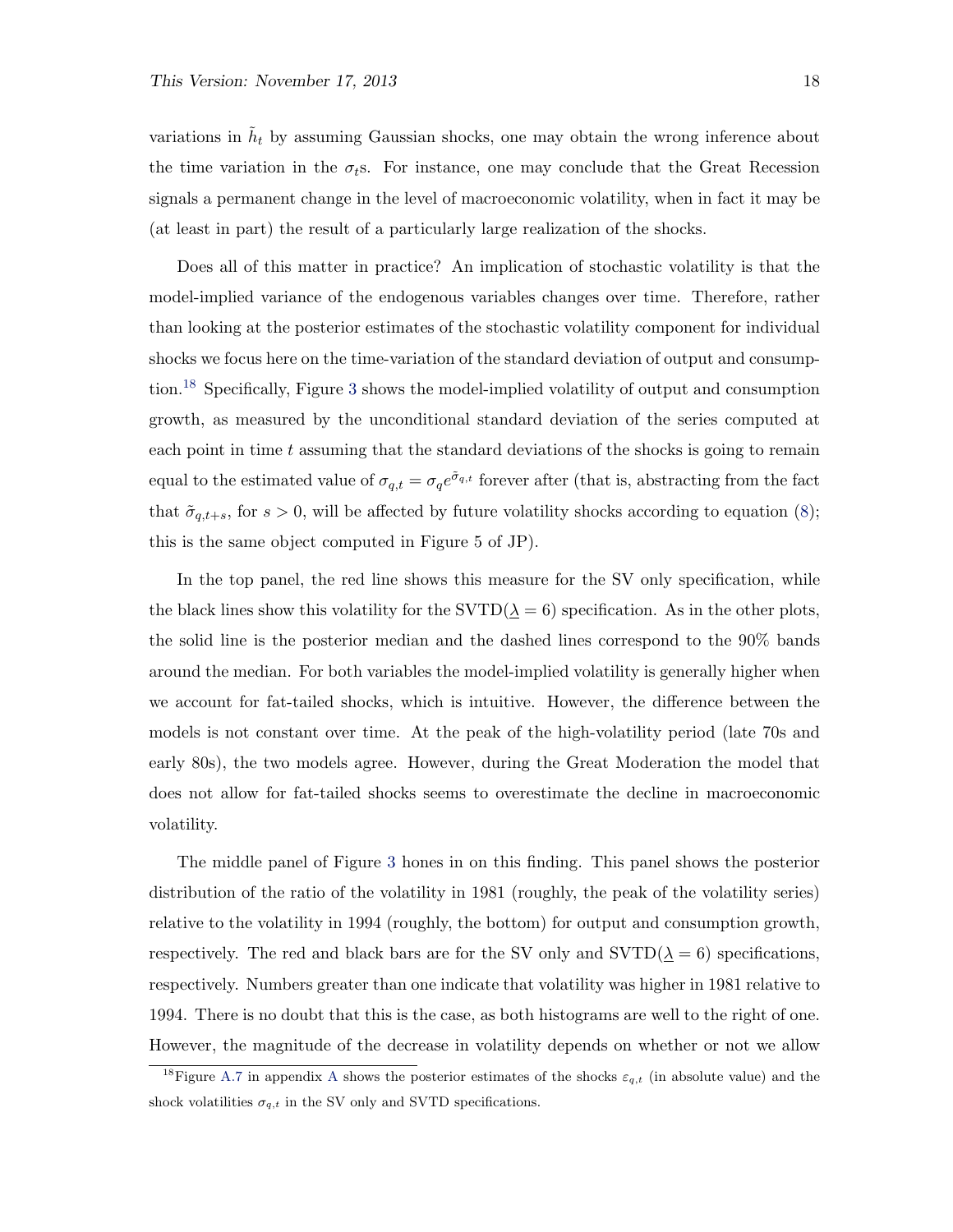for fat-tailed shocks. The posterior distribution for the ratio of the output growth volatility in 1981 relative to the volatility in 1994 in the estimation with Student's t shocks is smaller relative to the case with Gaussian shocks. The median is 1.3 in the former, compared to 1.7 in the latter. For the red bars, most of the mass is to the right of 1.5, implying that volatility dropped by more than one third between 1981 and 1994. The converse holds for the black bars, which show a smaller decline in volatility. This same pattern is also evident for the consumption growth. Figures [A.3](#page--1-12) and [A.4](#page--1-13) in appendix [A](#page--1-2) show that these results are virtually identical for different choices of  $\lambda$ , the prior mean for the degrees of freedom of the Student's t distribution.

As a result of the Great Recession there has been an increase in volatility in many macroeconomic variables since 2008, as measured by the rolling window standard deviations shown in Figure [2.](#page-30-0) To what extent does this increase reflect a permanent increase in the volatility of the underlying shocks, and, potentially, the end of the Great Moderation?<sup>[19](#page-19-1)</sup> The bottom panels of Figure [3](#page-31-0) show the ratio of the volatility in 2011 (end of the sample) relative to the volatility in 2005 (pre-Great Recession) for output and consumption growth, respectively, with numbers greater than one indicating a permanent rise in volatility. Under the model with time-varying volatility and Gaussian shocks, the probability that volatility in both output and consumption has increased after the Great Recession is quite high. The probability of the ratio being below one is 17% and 18% for output and consumption growth, respectively. The model that has Student's  $t$  shocks in addition to time-varying volatility is less confident: the probability of the ratio being below one increases to 31% in the case of output, and 33% in the case of consumption growth. Moreover, this model implies that if such an increase took place, it was fairly modest, with most of the mass below 1.25.

#### <span id="page-19-0"></span>4.4 Variance Decomposition

Table [3](#page-28-1) shows the relative contribution of the different shocks to the unconditional variance of real GDP growth, for the specification with both stochastic volatility and Student's t components (with  $\Delta = 6$ ). Since volatility is time-varying, we compute the unconditional

<span id="page-19-1"></span> $19$ [Clark](#page-24-9) [\(2009\)](#page-24-9) also investigates the end of the Great Moderation using a univariate model with timevarying coefficients and innovaltion volatilities, and finds that the implied unconditional volatility of several macroeconomic variables incresaed notably during the Great Recession. [Barnett and Chauvet](#page-24-10) [\(2008\)](#page-24-10) also discuss the possibility that the Great Moderation period is over.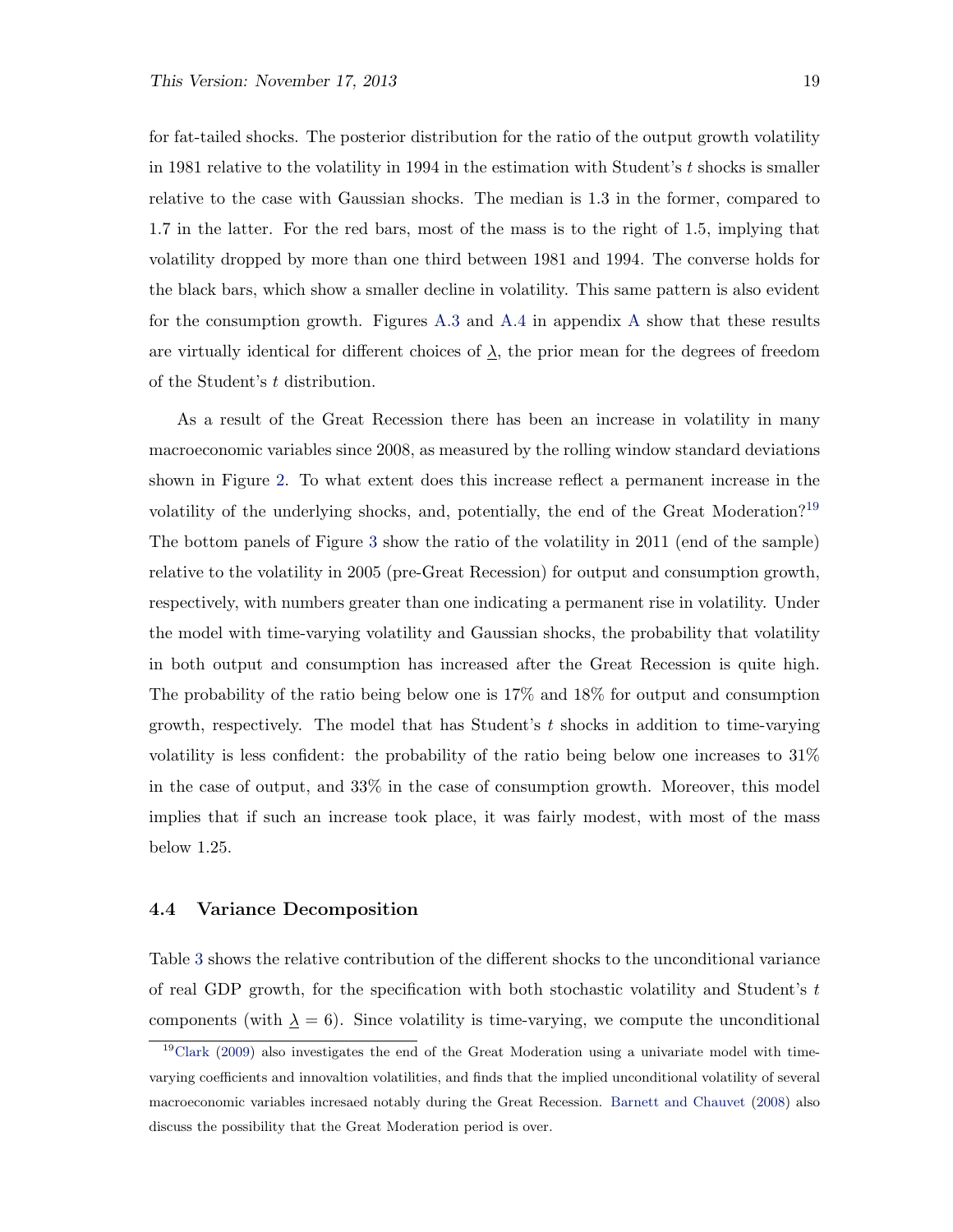variance at each point in time  $t$  assuming that the time-varying component of the standard deviations of the shocks is going to remain equal to the estimated value of  $\sigma_t$  forever after, as we did in the previous section. The table shows the relative contribution of each structural shock to this unconditional variance at five different points in time: 1964Q4 (beginning of sample), 1981Q1 (peak of the high volatility period), 1994Q1 (great moderation), 2007Q1 (pre-great recession) and 2011Q1 (end of sample). In sum, we find that the shocks that are most important for explaining real GDP growth are those that exhibit fat tails, like the discount rate (b), marginal efficiency of investment  $(\mu)$ , and TFP (z) shocks.<sup>[20](#page-20-2)</sup>

## <span id="page-20-0"></span>4.5 Robustness

This section discusses the robustness of our results to different assumptions and estimation approaches for the stochastic volatility component, and to different sub-samples. The results are shown in appendix [A.](#page--1-2) The lesson from these robustness exercises is that the two main results of the paper, namely i) there is strong evidence in favor of Student's t distributed shocks, and ii) accounting for fat tails changes the inference about low frequency movements in volatility, are very robust.

# <span id="page-20-1"></span>4.5.1 Robustness to Different Estimation Approaches and Assumptions for the Stochastic Volatility Component

Results using the JPR algorithm are quite different from those obtained with the KSC algorithm in terms of the inference about stochastic volatility. Table [A.18](#page--1-14) shows the logmarginal likelihoods under this approach, and they are markedly higher for all SV specifications than those computed using the KSC approach (Table [1\)](#page-27-1). Inference about timevariation in volatility is also quite different, as reported in the bottom panel of Figure [A.8](#page--1-15) for output growth, especially as far as the spike in volatility in the late 70s and early 80s is concerned. As a result of this spike, the ratios are much larger for both the SV only and the SVTD specifications. The difference between results under the JPR and KSC algorithm are puzzling, considering that the model/prior specification is identical, and that both estimations appeared to have converged.<sup>[21](#page-20-3)</sup> In spite of these differences, the results are

<span id="page-20-2"></span><sup>&</sup>lt;sup>20</sup>Table [A.4](#page--1-16) in appendix [A](#page--1-2) shows the variance decomposition for the other specifications (Gaussian, TD) only, and SV only).

<span id="page-20-3"></span> $21$  Section [A.8](#page--1-17) discusses the convergence results for the KSC algorithm, which are available in appendix [A.](#page--1-2) Convergence results for the JPR algorithm are available upon request.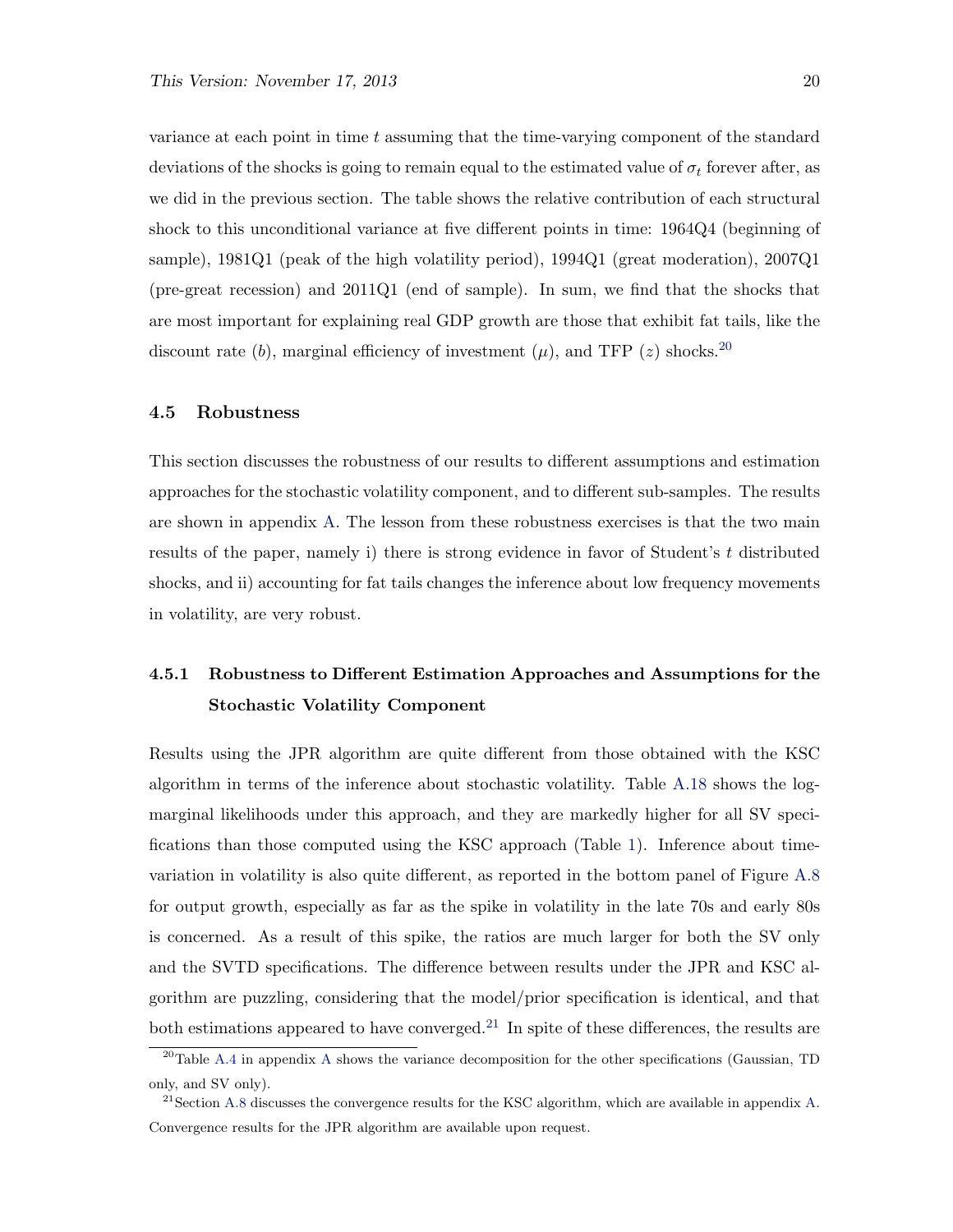very robust as far as the message of this paper is concerned. Table [A.18](#page--1-14) shows that the model's fit improves sizably by allowing for fat tailed shocks, and that best specification is still the one with the lowest prior for the degrees of freedom ( $\lambda = 6$ ). Table [A.19](#page--1-18) shows that the inference about the degrees of freedom of the Student's  $t$  distribution are virtually identical to those reported for the KSC algorithm for the best specification. The top panel of Figure [A.8](#page--1-15) shows that the importance of Student's t distributed shocks in terms of output growth fluctuations is the same as that computed under the other algorithm. The bottom panel shows that allowing for Student's t shocks changes the inference about the size of fluctuations in volatility, perhaps even more than under the alternative algorithm. Figuring out which algorithm, JPR or KSC, proves most reliable for macro applications is arguably an important issue to sort out for applied macroeconomists, but is not the goal of this paper.

We also investigated robustness of the results to the SV-S specification, where following a referee's suggestion we use a prior for  $\rho_q$  with  $\bar{\rho} = .6$  and  $\bar{v}_{\rho} = (.2)^2/\omega_q^{2.22}$  $\bar{v}_{\rho} = (.2)^2/\omega_q^{2.22}$  $\bar{v}_{\rho} = (.2)^2/\omega_q^{2.22}$  Table [A.20](#page--1-19) shows that the log-marginal likelihood results for the SV-S specification are worse than those for the SV-UR, and that allowing for fat tails improves the model's fit considerably. The results under this specification are largely in line with those of the baseline.<sup>[23](#page-21-1)</sup>

#### 4.5.2 Sub-sample Analysis

Does evidence in favor of fat-tailed shocks depend on whether the Great Recession is included in the estimation sample? In order to address this question, we re-estimated the model for the sub-sample ending in the fourth quarter of 2004 — the end date of the sample used in JP.<sup>[24](#page-21-2)</sup> Table [A.23](#page--1-20) shows in columns two and three the log-marginal likelihood for all the specifications considered above but estimated on the shorter sub-sample. The results

<span id="page-21-0"></span><sup>&</sup>lt;sup>22</sup>We also tried a prior for  $\rho_q$  that does not depend on  $\omega_q$ , i.e.,  $\mathcal{N}(.6,(.2)^2)$ , and obtained very similar results.

<span id="page-21-1"></span><sup>&</sup>lt;sup>23</sup>Table [A.22](#page--1-21) shows the posterior estimates of the degrees of freedom of the Student's t distribution; Figure [A.9](#page--1-22) is the analog of Figure [A.8](#page--1-15) for this specification; Table [A.22](#page--1-21) shows the posterior estimates of the SV persistence parameter  $\rho_q$ . It is worth noting that there are sizable differences across specifications in the marginal likelihood improvement due to having SV on top of Student's-t shocks: this improvement is of the order of roughly 11, 47, and 5 log points for the baseline, JPR, and SV-S specifications, respectively (see tables [1\)](#page-27-1), [A.18,](#page--1-14) and [A.20\)](#page--1-19)

<span id="page-21-2"></span><sup>&</sup>lt;sup>24</sup>Note that our model, data, and prior on  $\omega^2$  differ from JP in important ways, hence we would not expect to replicate their results.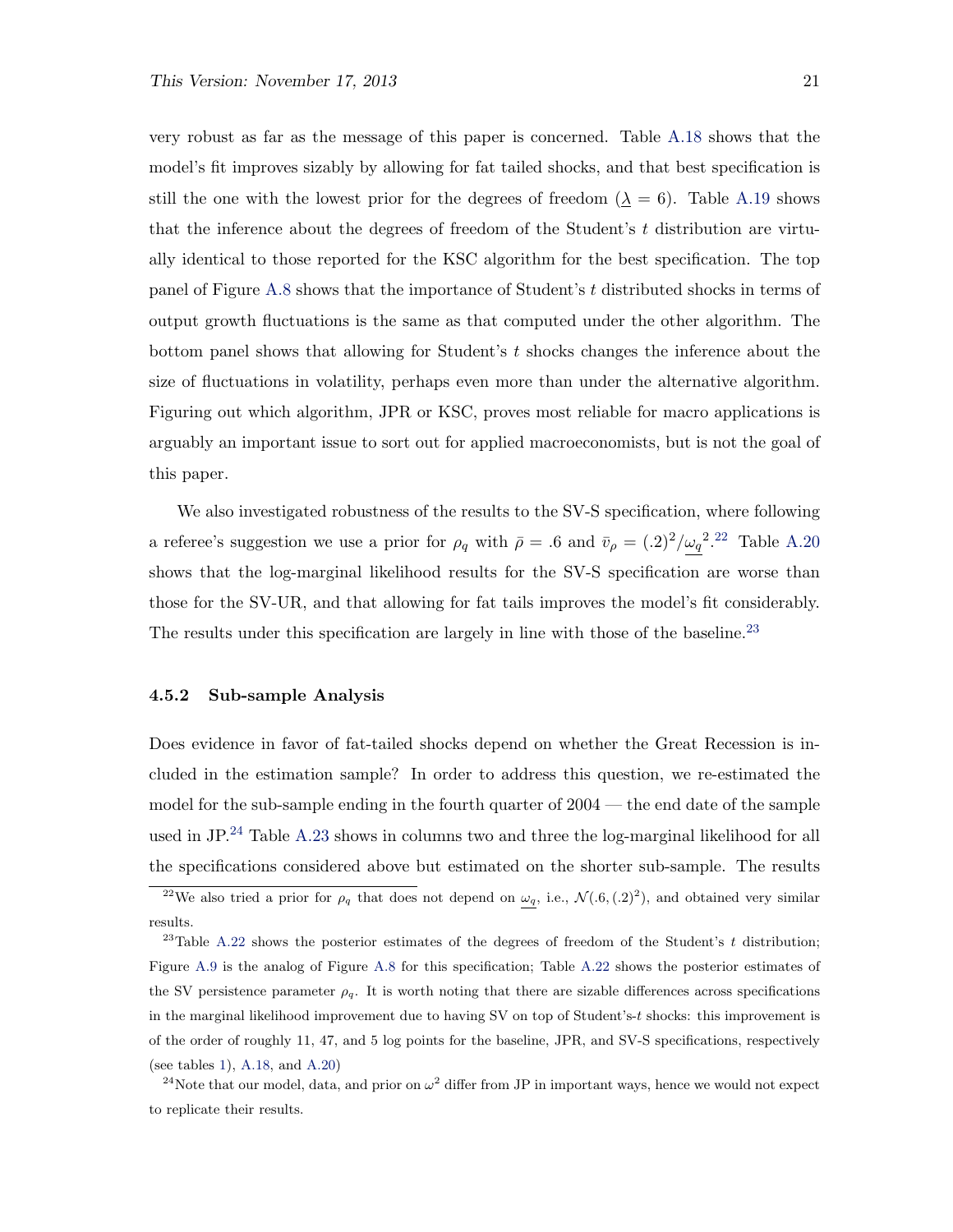for this sub-sample are in line with the results for the full sample: including Student's  $t$ distributed shocks improves fit, regardless of whether we also consider stochastic volatility, and the lower the prior mean for the degrees of freedom the higher the log-marginal likelihood we obtain. The posterior means of the degrees of freedom of the Student's  $t$ distribution (Table [A.24\)](#page--1-23) are also mostly in line with those for the full sample. The top panel of Figure [A.10](#page--1-24) shows the importance of Student's t distributed shocks in terms of output growth fluctuations. The results again agree with those for the full sample. The bottom panels of Figure [A.10](#page--1-24) provide evidence regarding time-variation in volatility. It appears that for the short sample this is more muted than for the full sample, although the result that accounting for fat tails leads to less volatile estimates of the low-frequency SV process still holds.<sup>[25](#page-22-0)</sup> Figure [A.11](#page--1-25) reproduces some of the results in Figure [A.10](#page--1-24) using the JPR algorithm. We find more evidence of time variation in volatility using this algorithm, as we did for the full sample, but the results concerning the importance of fat tails are unchanged.<sup>[26](#page-22-1)</sup>

We also investigate how much the results depend on the period of high volatility experienced in the late 1970s by focusing on two sub-samples starting in the Great Moderation period: 1984Q1 and 1991Q4. Table [A.23](#page--1-20) shows in columns four through seven the log-marginal likelihoods for these sub-samples. Again, we find that having Student's t distributed shocks improves fit, regardless of whether we also consider stochastic volatility; and the lower the prior mean for the degrees of freedom the higher the log-marginal likelihood we obtain. The posterior means of the degrees of freedom of the Student's t distribution (Tables [A.26](#page--1-26) and [A.27\)](#page--1-26) are mostly consistent with previous results, and the top panels of Figures [A.14](#page--1-27) and [A.15](#page--1-27) show that the impact of fat-tailed shocks on output fluctuations is in line with the results of the full sample. Adding stochastic volatility does not substantially improve the fit, if at all, in these sub-samples. This suggests that, even if the Great

<span id="page-22-0"></span><sup>&</sup>lt;sup>25</sup>Figures [A.12](#page--1-28) and [A.13](#page--1-29) provide the posterior for  $\tilde{h}_{q,t}^{-1/2}$  and  $\sigma_{q,t}$ , respectively, for this sub-sample. These figures broadly look consistent with those for the full sample, i.e. they appear to be the decomposed version of Figures [A.6](#page--1-0) and [A.7,](#page--1-8) respectively.

<span id="page-22-1"></span> $26$ Note that under the KSC algorithm the extent to which the Great Moderation is overstated by excluding Student t shocks is sensitive to the sample. This is simply because under this algorithm we do not find much time variation in volatility even in the SV-only case for the sample ending in 2004. However, under the JPR algorithm time variation in volatility is much more pronounced also for this shorter sample, and therefore including Student  $t$  shocks makes more of a difference in terms of assessing the magnitude of the Great Moderation.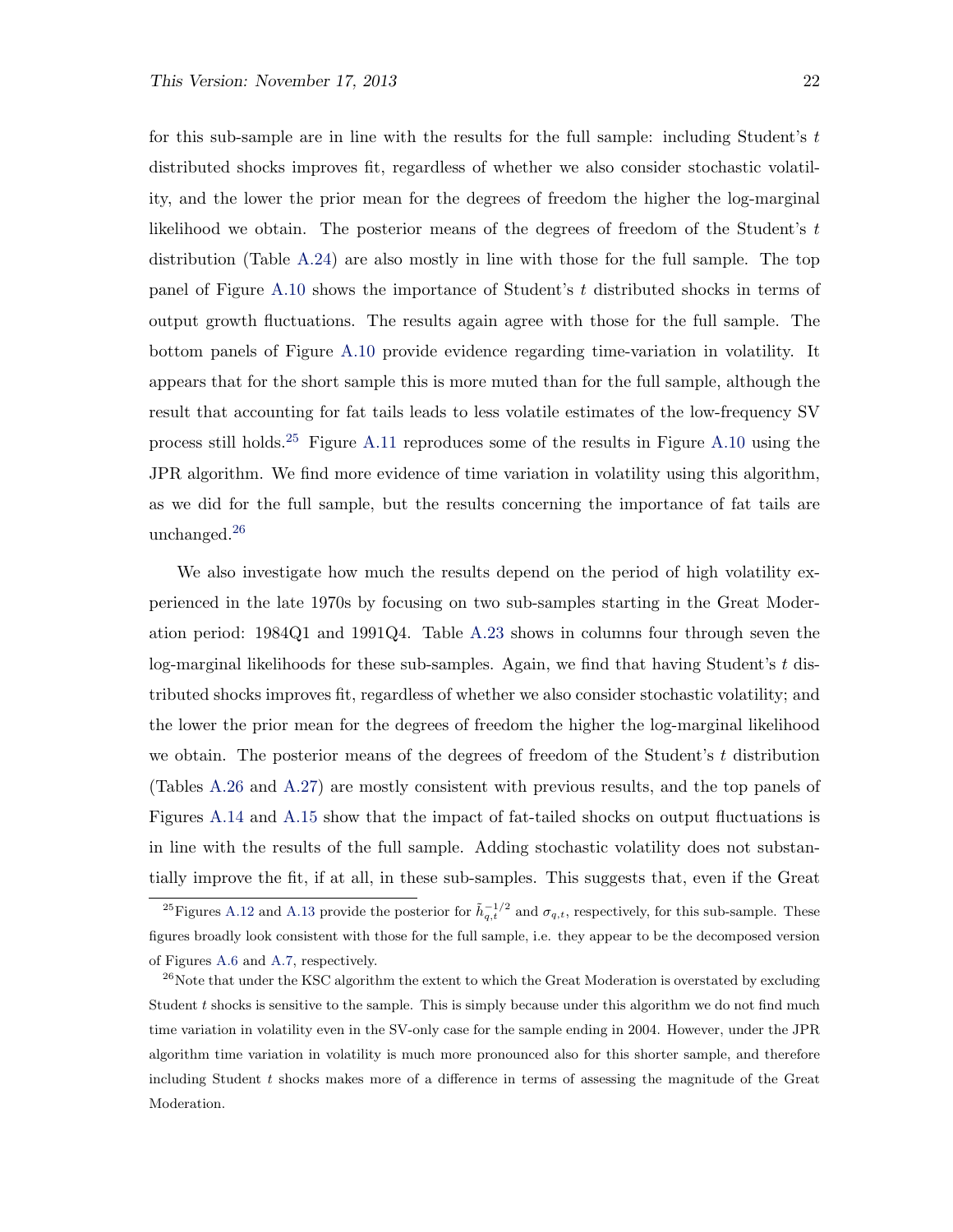Recession is included in the sample, most of the evidence in favor of stochastic volatility for the full sample is due to the shift in volatility from the late 1970s to the 1990s. The bottom panels of Figures [A.14](#page--1-27) and [A.15](#page--1-27) are consistent with this view, as they show little evidence of changes in volatility for output growth.

## <span id="page-23-0"></span>5 Conclusions

We provide strong evidence that the Gaussianity assumption in DSGE models is counterfactual, even after allowing for low-frequency changes in the volatility of shocks. It is important to point out a number of caveats regarding our analysis. First, we allow for excess kurtosis but not for skewness. The plots in in Figure [1](#page-29-0) make it plain that most large shocks occur during recessions, implying that skewness may also be an salient feature of the shocks distribution. Müller [\(forthcoming\)](#page-26-9) describes some of the dangers associated with departures from Gaussianity when the alternative shock distribution is also misspecified. Importantly for our analysis, not allowing for skewness may lead to an underestimation of the importance of fat tails during recessions, as we only estimate the average amount of kurtosis. Second, we allow for permanent (random walk) and i.i.d (Student's t distribution) changes in the variance of the shocks. These assumptions are convenient, but also extreme. Our main point is that together with low-frequency changes in the standard deviation of shocks, there are also short run spikes in volatility. So far, the literature for the U.S. has mainly focused on the former phenomenon; in this paper we emphasize the latter. Still, in future research it may be important to relax the assumption that these short run spikes are identically distributed over time. Third, in order to study the full implications of fattailed shocks on the macroeconomy we need to use non linear models, as we discuss in the introduction.<sup>[27](#page-23-1)</sup> Finally, we have not investigated the implication of allowing for fat tails in terms of forecasting. Do DSGE models with Student's t shocks have a superior forecasting performance relative to models with Gaussian shocks in terms of root mean squared errors? Or are the gains in marginal likelihood mainly reflected in an improved precision of the forecast distribution? We leave these important extensions for future research.

<span id="page-23-1"></span> $27$ The optimal policy response to rare large shocks is another important issue that deserves attention. The financial econometrics literature has studied the implication of alternative hedging strategies  $vis-*a*-vis$ fat-tailed shocks (e.g., [Bos et al.](#page-24-11) [\(2000\)](#page-24-11)).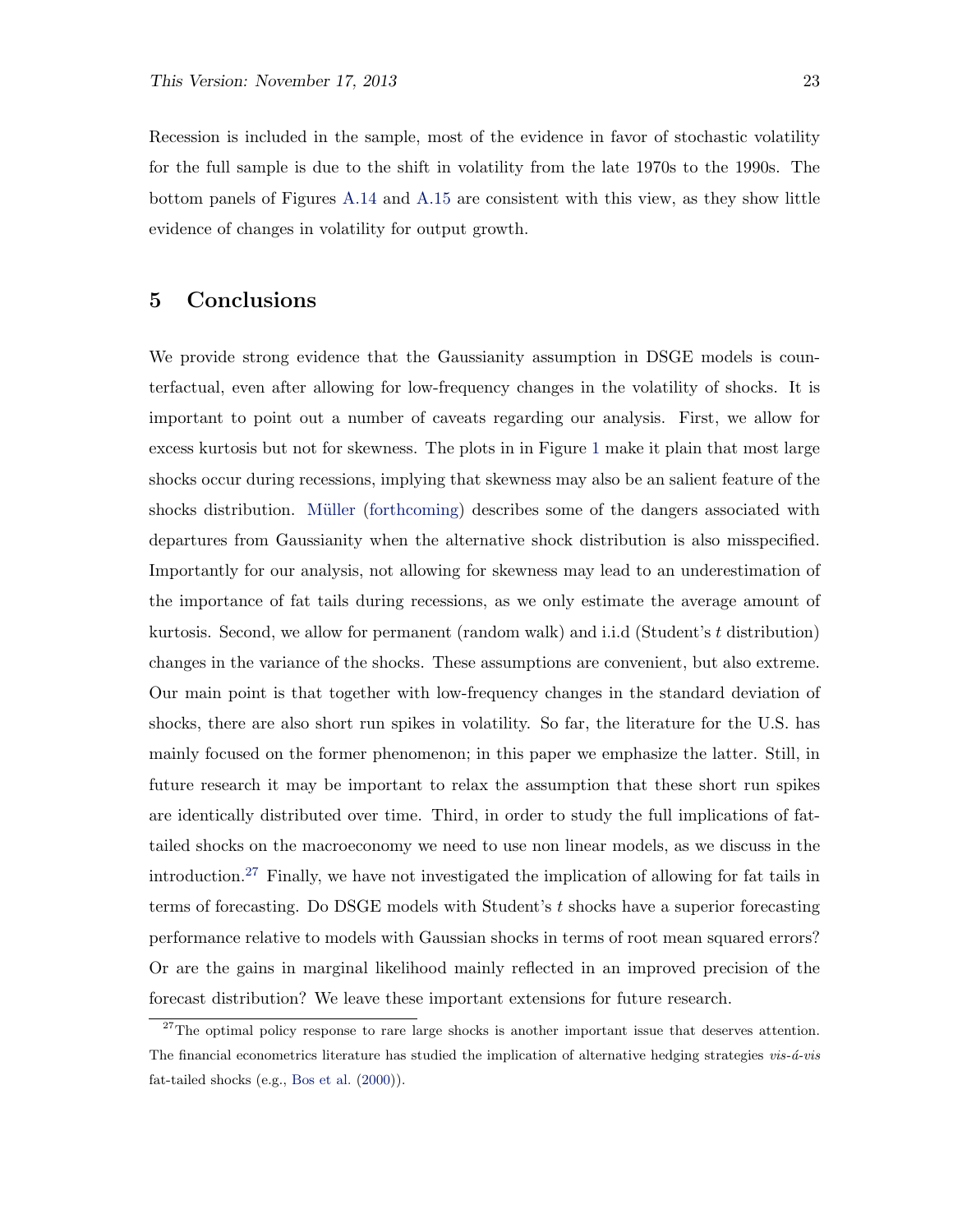# References

- <span id="page-24-0"></span>An, S. and F. Schorfheide (2007): "Bayesian Analysis of DSGE Models–Rejoinder," Econometric Reviews,  $26, 211 - 219$ .
- <span id="page-24-3"></span>Ascari, G., G. Fagiolo, and A. Roventini (2012): "Fat Tails Distributions and Business Cycle Models," Economix, Department de Travail Working papers, 2012-07.
- <span id="page-24-10"></span>BARNETT, W. A. AND M. CHAUVET (2008): "The End of the Great Moderation?" mimeo, University of Kansas, University of California at Riverside.
- <span id="page-24-4"></span>Bernanke, B., M. Gertler, and S. Gilchrist (1999): "The Financial Accelerator in a Quantitative Business Cycle Framework," in Handbook of Macroeconomics, ed. by J. B. Taylor and M. Woodford, North Holland, Amsterdam, vol. 1C.
- <span id="page-24-11"></span>Bos, C. S., R. J. Mahieu, and H. K. van Dijk (2000): "Daily Exchange Rate Behaviour and Hedging of Currency Risk," Journal of Applied Econometrics, 15, 671–696.
- <span id="page-24-7"></span>Chib, S. and E. Greenberg (1994): "Bayes inferences in regression models with ARMA(p,q) errors," Journal of Econometrics, 64, 183–206.
- <span id="page-24-6"></span>Chib, S., F. Nardari, and N. Shephard (2002): "Markov chain Monte Carlo methods for stochastic volatility models," Journal of Econometrics, 108, 281 316.
- <span id="page-24-1"></span>CHIB, S. AND S. RAMAMURTHY (2011): "DSGE Models with Student-t errors," mimeo, Washington University in St. Louis.
- <span id="page-24-8"></span>Christiano, L., M. Eichenbaum, and C. L. Evans (2005): "Nominal Rigidities and the Dynamic Effects of a Shock to Monetary Policy," Journal of Political Economy, 113, 1–45.
- <span id="page-24-5"></span>CHRISTIANO, L., R. MOTTO, AND M. ROSTAGNO (2009): "Financial Factors in Economic Fluctuations," Manuscript, Northwestern University and European Central Bank.
- <span id="page-24-2"></span>Christiano, L. J. (2007): "Comment on 'On the Fit of New Keynesian Models' by Del Negro ,Schorfheide, Smets ,Wouters," Journal of Business and Economic Statistics, 25, 143–151.
- <span id="page-24-9"></span>Clark, T. E. (2009): "Is the Great Moderation over? an empirical analysis," Economic Review, Federal Reserve Bank of Kansas City, QIV, 5–42.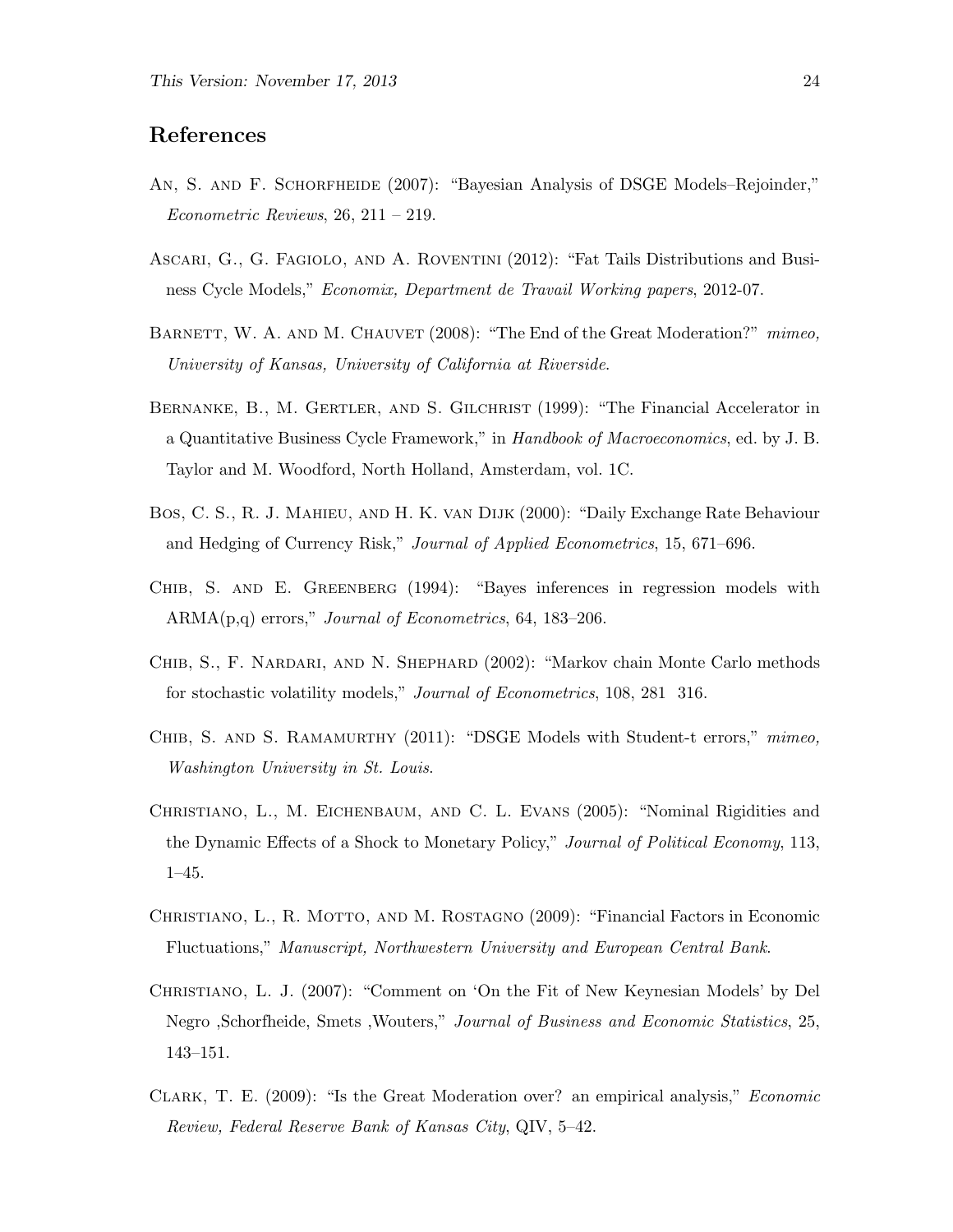- <span id="page-25-8"></span>CÚRDIA, V., M. DEL NEGRO, AND D. L. GREENWALD (2012): "Rare Shocks, Great Recessions," Federal Reserve Bank of New York Staff Reports, 585.
- <span id="page-25-6"></span>DEL NEGRO, M. AND G. PRIMICERI (2013): "Time-Varying Structural Vector Autoregressions and Monetary Policy: A Corrigendum," Federal Reserve Bank of New York Staff Reports, 619.
- <span id="page-25-9"></span>Del Negro, M. and F. Schorfheide (2008): "Forming Priors for DSGE Models (and How it Affects the Assessment of Nominal Rigidities)," Journal of Monetary Economics, 55, 1191–1208.
- <span id="page-25-3"></span>DEL NEGRO, M. AND F. SCHORFHEIDE (forthcoming): "DSGE Model-Based Forecasting," in Handbook of Economic Forecasting, Volume 2, ed. by G. Elliott and A. Timmermann, Elsevier.
- <span id="page-25-4"></span>DEWACHTER, H. AND R. WOUTERS (2012): "Endogenous risk in a DSGE model with capital-constrained Financial intermediaries," National Bank of Belgium Working Paper, 235.
- <span id="page-25-7"></span>Durbin, J. and S. J. Koopman (2002): "A Simple and Efficient Simulation Smoother for State Space Time Series Analysis," Biometrika, 89, 603–616.
- <span id="page-25-2"></span>EDGE, R. AND R. GÜRKAYNAK (2010): "How Useful Are Estimated DSGE Model Forecasts for Central Bankers," Brookings Papers of Economic Activity, forthcoming.
- <span id="page-25-1"></span>FERNÁNDEZ-VILLAVERDE, J. AND J. F. RUBIO-RAMÍREZ (2007): "Estimating Macroeconomic Models: A Likelihood Approach," Review of Economic Studies, 74, 1059–1087.
- Gelman, A., J. B. Carlin, H. S. Stern, and D. B. Rubin (2004): Bayesian data analysis, Chapman & Hall/CRC.
- Gelman, A. and D. B. Rubin (1992): "Inference from iterative simulation using multiple sequences," Statistical science, 457-472.
- <span id="page-25-0"></span>Geweke, J. (1993): "Bayesian Treatment of the Independent Student-t Linear Model," Journal of Applied Econometrics,, 8, S19–S40.

<span id="page-25-5"></span> $-$  (1994): "Priors for Macroeconomic Time Series and Their Application," *Economet*ric Theory, 10, 609–632.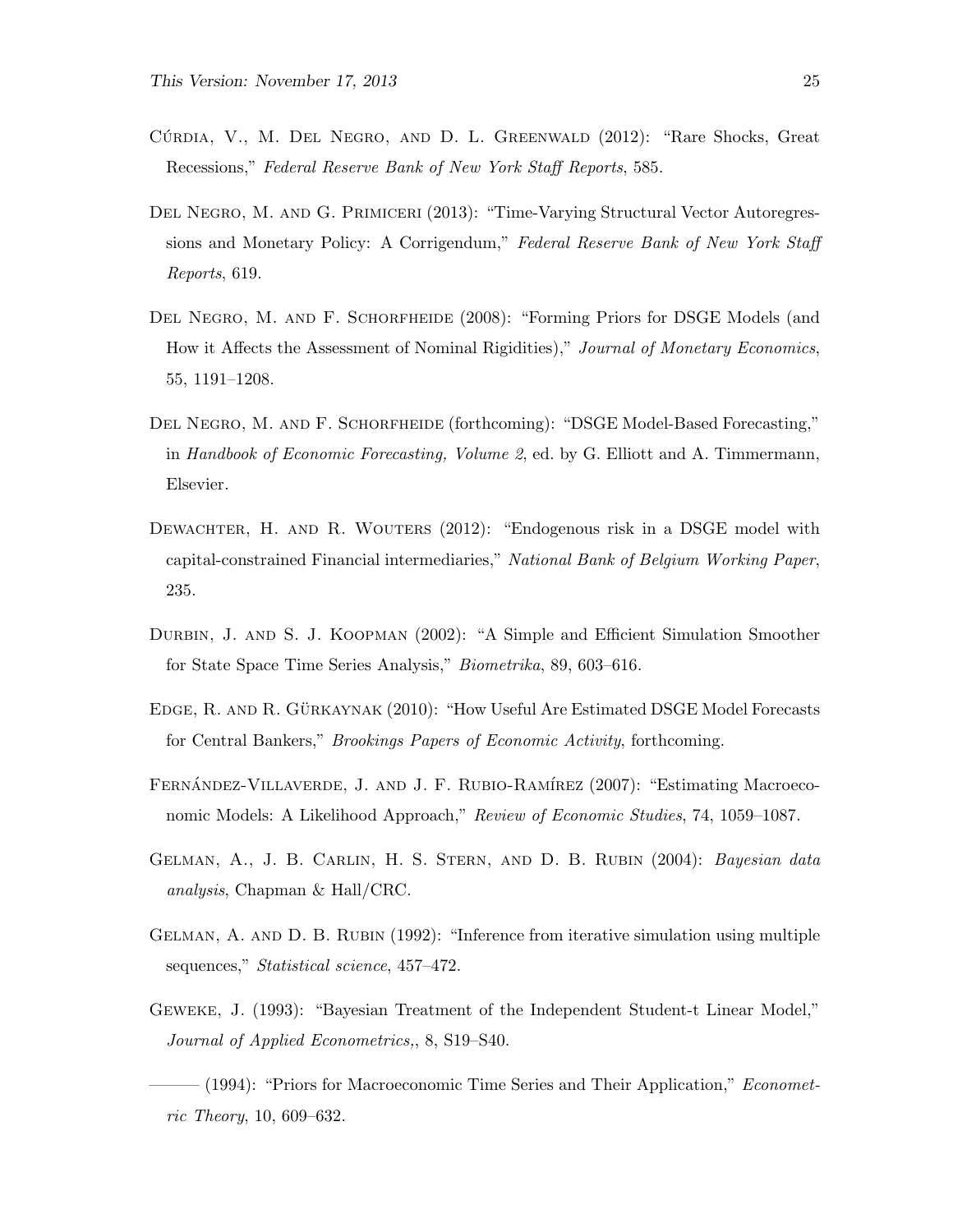——— (1999): "Using Simulation Methods for Bayesian Econometric Models: Inference, Development, and Communication," Econometric Reviews, 18, 1–126.

<span id="page-26-2"></span>(2005): Contemporary Bayesian Econometrics and Statistics, Wiley.

- GEWEKE, J., J. BERNARDO, J. BERGER, A. DAWID, AND A. SMITH (1992): "Bayesian statistics," Bayesian statistics.
- Greenwood, J., Z. Hercovitz, and P. Krusell (1998): "Long-Run Implications of Investment-Specific Technological Change," American Economic Review, 87, 342–36.
- <span id="page-26-5"></span>Jacquier, E., N. G. Polson, and P. E. Rossi (1994): "Bayesian Analysis of Stochastic Volatility Models," Journal of Business & Economic Statistics, 12, 371–389.

<span id="page-26-3"></span> $-$  (2004): "Bayesian analysis of stochastic volatility models with fat-tails and correlated errors," Journal of Econometrics, 122, 185–212.

- <span id="page-26-0"></span>Justiniano, A. and G. Primiceri (2008): "The Time-Varying Volatility of Macroeconomic Fluctuations," American Economic Review, 98, 604 – 641.
- <span id="page-26-8"></span>Justiniano, A., G. E. Primiceri, and A. Tambalotti (2009): "Investment Shocks and Business Cycles," NBER Working Paper, 15570.
- <span id="page-26-4"></span>Kim, S., N. Shephard, and S. Chib (1998): "Stochastic Volatility: Likelihood Inference and Comparison with ARCH Models," Review of Economic Studies, 65, 361–393.
- <span id="page-26-1"></span>Liu, Z., D. F. Waggoner, and T. Zha (2011): "Sources of macroeconomic fluctuations: A regime-switching DSGE approach," Quantitative Economics, 2, 251–301.
- <span id="page-26-9"></span>MÜLLER, U. K. (forthcoming): "Risk of Bayesian Inference in Misspecified Models, and the Sandwich Covariance Matrix," Econometrica.
- <span id="page-26-6"></span>Omori, Y., S. Chib, N. Shephard, and J. Nakajima (2007): "Stochastic volatility with leverage: Fast and efficient likelihood inference," Journal of Econometrics, 140, 425449.
- Sims, C. A. (2002): "Solving Linear Rational Expectations Models," Computational Economics, 20(1-2), 1–20.
- <span id="page-26-7"></span>Smets, F. and R. Wouters (2003): "An Estimated Dynamic Stochastic General Equilibrium Model of the Euro Area," Journal of the European Economic Association, 1, 1123 – 1175.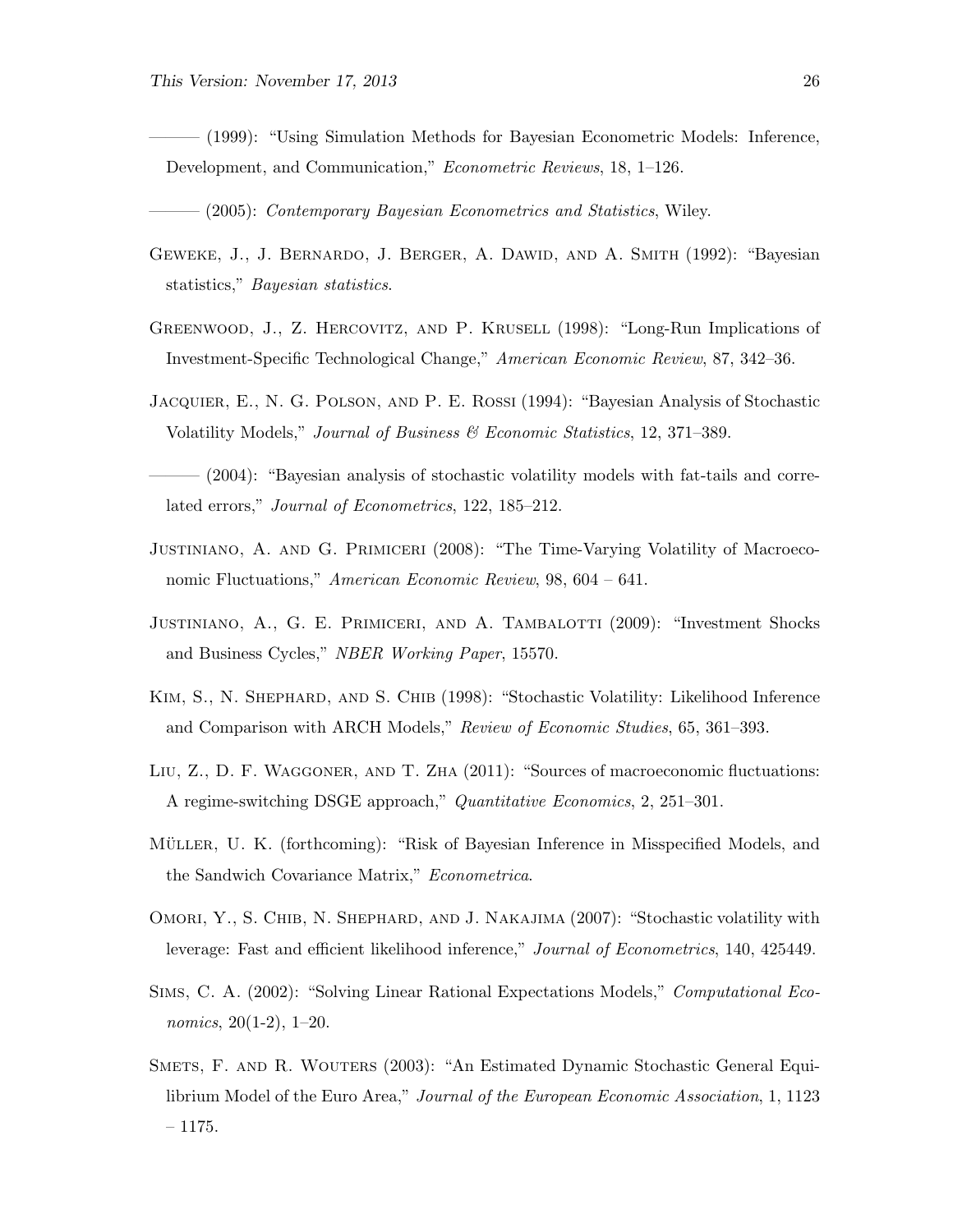<span id="page-27-0"></span>——— (2007): "Shocks and Frictions in US Business Cycles: A Bayesian DSGE Approach," American Economic Review, 97, 586 – 606.

|                |                                       | Constant Volatility Stochastic Volatility |
|----------------|---------------------------------------|-------------------------------------------|
|                | Gaussian shocks                       |                                           |
|                | $-1117.9$                             | -1083.7                                   |
|                | <i>Student's t distributed shocks</i> |                                           |
| $\lambda = 15$ | $-999.8$                              | $-994.0$                                  |
| $\lambda = 9$  | $-990.6$                              | $-972.2$                                  |
| $\lambda = 6$  | $-975.9$                              | -964.2                                    |

<span id="page-27-1"></span>Table 1: Log-Marginal Likelihoods

*Notes:* The parameter  $\lambda$  represents the prior mean for the degrees of freedom in the Student's t distribution.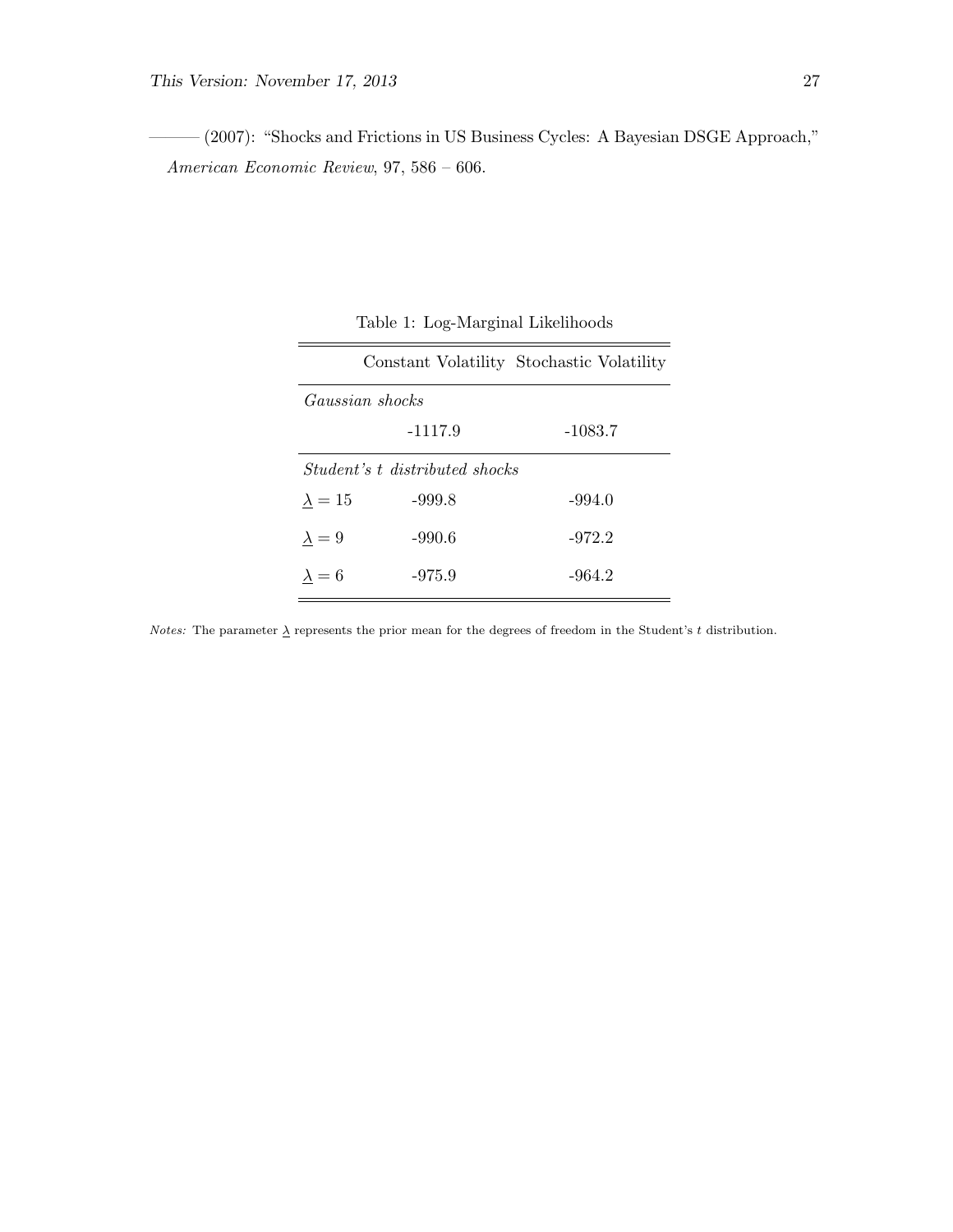|                            | Without Stochastic Volatility |                                                 |                                              | With Stochastic Volatility |                                                       |     |
|----------------------------|-------------------------------|-------------------------------------------------|----------------------------------------------|----------------------------|-------------------------------------------------------|-----|
|                            |                               | $\lambda = 15$ $\lambda = 9$ $\lambda = 6$      |                                              |                            | $\lambda = 15$ $\lambda = 9$ $\lambda = 6$            |     |
| Government $(g)$           | 9.9                           | 7.3                                             | 5.9<br>$(3.2,16.8)$ $(3.1,11.5)$ $(2.9,8.9)$ | 11.4                       | 8.3<br>$(5.5,24.0)$ $(3.6,13.1)$ $(3.6,11.5)$         | 7.6 |
| Discount $(b)$             | 4.4                           | 4.1<br>$(2.3,6.4)$ $(2.3,5.9)$ $(2.3,5.5)$      | 3.9                                          | 5.5                        | 4.6<br>$(2.5,8.4)$ $(2.4,6.7)$ $(2.6,7.9)$            | 5.3 |
| MEI $(\mu)$                | 9.9                           | 7.5<br>$(3.3, 16.5)$ $(3.2, 11.8)$ $(2.9, 9.0)$ | 6.0                                          | $9.2^{\circ}$              | 7.2<br>$(3.2, 15.3)$ $(3.1, 11.2)$ $(3.0, 9.3)$       | 6.1 |
| TFP $(z)$                  | 6.0                           | 4.8<br>$(2.1, 10.2)$ $(2.1, 7.5)$               | 4.2<br>(2.1,6.2)                             | 7.5                        | $5.5^{\circ}$<br>$(2.5,12.9)$ $(2.3,8.7)$ $(2.5,8.6)$ | 5.6 |
| Price Markup $(\lambda_f)$ | 11.1                          | 8.0<br>$(3.7, 18.7)$ $(3.4, 12.7)$ $(3.1, 9.9)$ | 6.5                                          | 12.3                       | 9.4<br>$(4.2,20.5)$ $(3.9,14.8)$ $(3.9,12.3)$         | 8.2 |
| Wage Markup $(\lambda_w)$  | $9.5^{\circ}$                 | 7.3                                             | 6.1<br>$(3.5,15.4)$ $(3.3,11.3)$ $(3.1,9.0)$ | 10.8                       | 8.1<br>$(3.9,17.9)$ $(3.5,12.7)$ $(3.4,10.3)$         | 6.9 |
| Policy $(r^m)$             | 3.4                           | 3.2<br>$(1.9,5.0)$ $(1.9,4.6)$ $(1.8,4.3)$      | 3.1                                          | 8.2                        | 5.9<br>$(2.3, 14.6)$ $(2.2, 9.8)$ $(3.9, 12.2)$       | 8.1 |

<span id="page-28-0"></span>Table 2: Posterior of the Student's t Degrees of Freedom

Notes: Numbers shown for the posterior mean and the 90% intervals of the degrees of freedom parameter.

|  | $q \qquad b$ |                                                           | $\mu \quad z \quad \lambda_f \quad \lambda_w$ |  |
|--|--------------|-----------------------------------------------------------|-----------------------------------------------|--|
|  |              | $\sigma_{1964}$ 0.179 0.439 0.087 0.163 0.037 0.017 0.079 |                                               |  |
|  |              | $\sigma_{1981}$ 0.204 0.348 0.074 0.101 0.032 0.022 0.220 |                                               |  |
|  |              | $\sigma_{1994}$ 0.179 0.394 0.108 0.142 0.039 0.046 0.092 |                                               |  |
|  |              | $\sigma_{2007}$ 0.167 0.370 0.104 0.149 0.046 0.056 0.109 |                                               |  |
|  |              | $\sigma_{2011}$ 0.167 0.360 0.102 0.148 0.048 0.051 0.123 |                                               |  |

<span id="page-28-1"></span>Table 3: Variance Decomposition for Real GDP Growth

Notes: The table shows the relative contribution of the different shocks to the unconditional variance of real GDP, for the specification with stochastic volatility and Student's t distributed shocks. Since volatility is time-varying we evaluate this contribution at different points in time assuming that volatility will be fixed at that period's level from then on: 1964 (beginning of sample), 1981 (peak of the high volatility period), 1994 (great moderation), 2007 (pre-great recession) and 2011 (end of sample).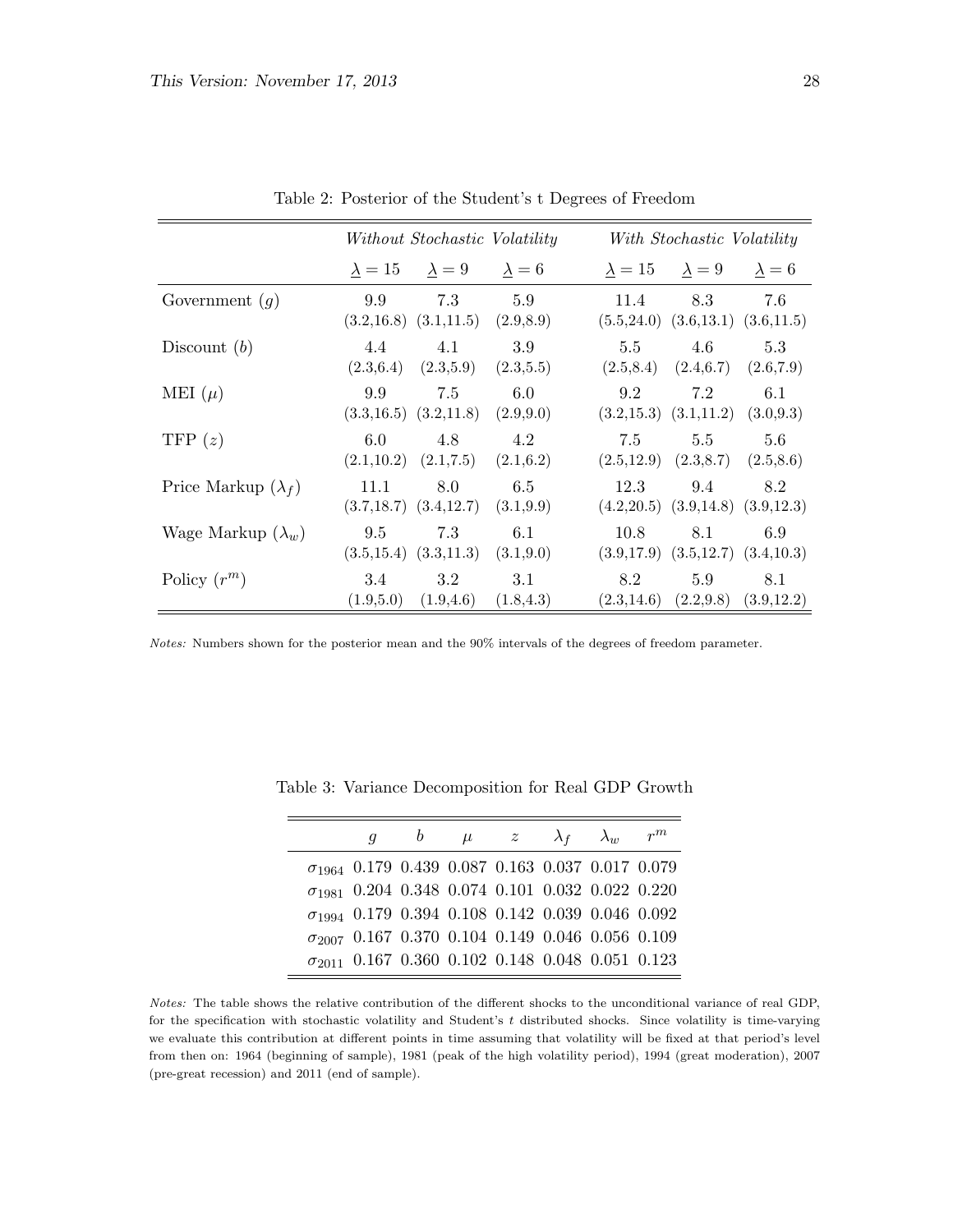

<span id="page-29-0"></span>Figure 1: Smoothed Shocks under Gaussianity (Absolute Value, Standardized)

Notes: The solid line is the median, and the dashed lines are the posterior 90% bands. The vertical shaded regions identify NBER recession dates.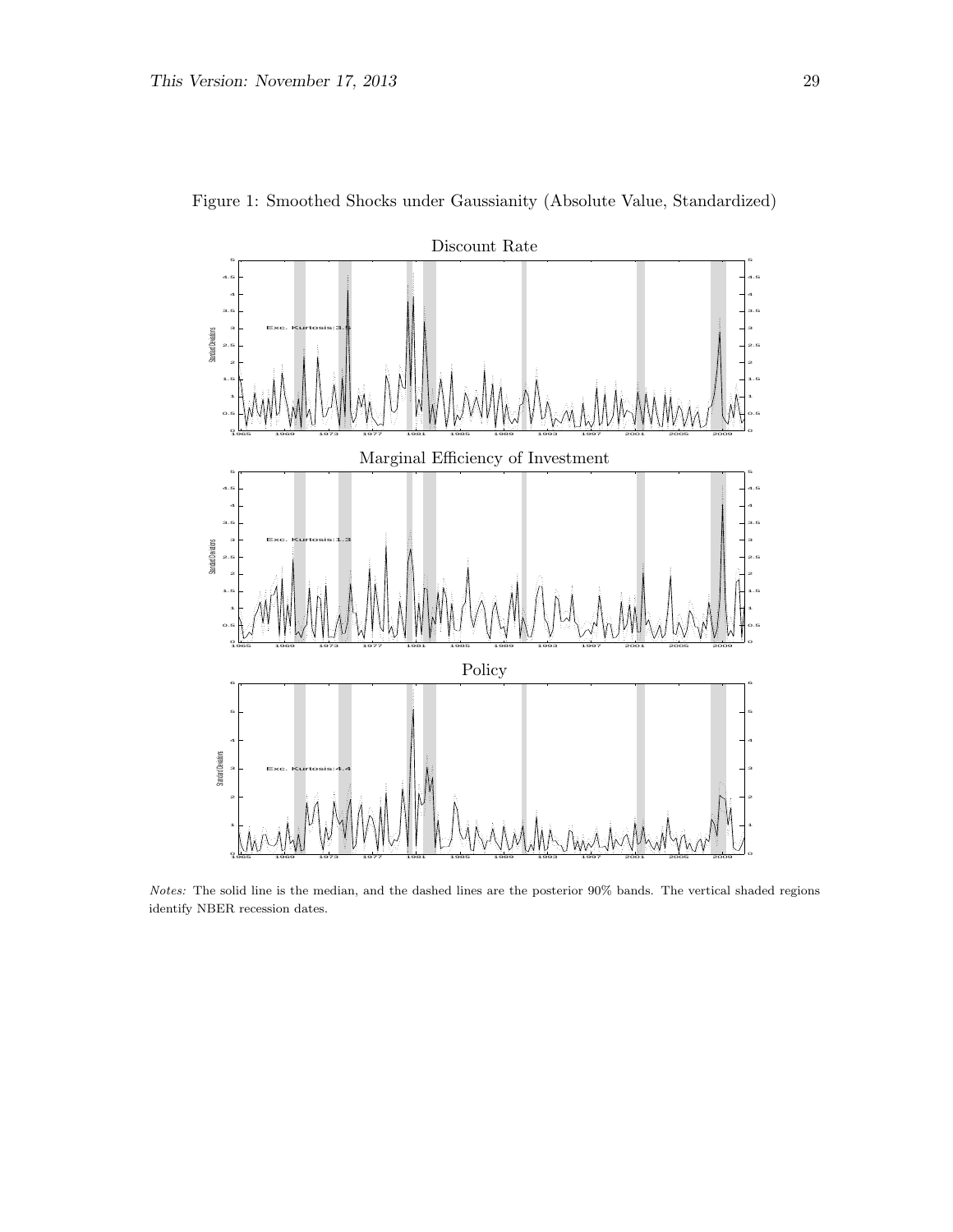<span id="page-30-0"></span>Figure 2: Counterfactual evolution of output, consumption and hours worked when the Student's  $t$  distributed component is turned off, estimation with Student's  $t$  distributed shocks and stochastic volatility.



Notes: Black lines are the historical evolution of the variable, and magenta lines are the median counterfactual evolution of the same variable if we shut down the Student's  $t$  distributed component of all shocks. The rolling window standard deviation uses 20 quarters before and 20 quarters after a given quarter.